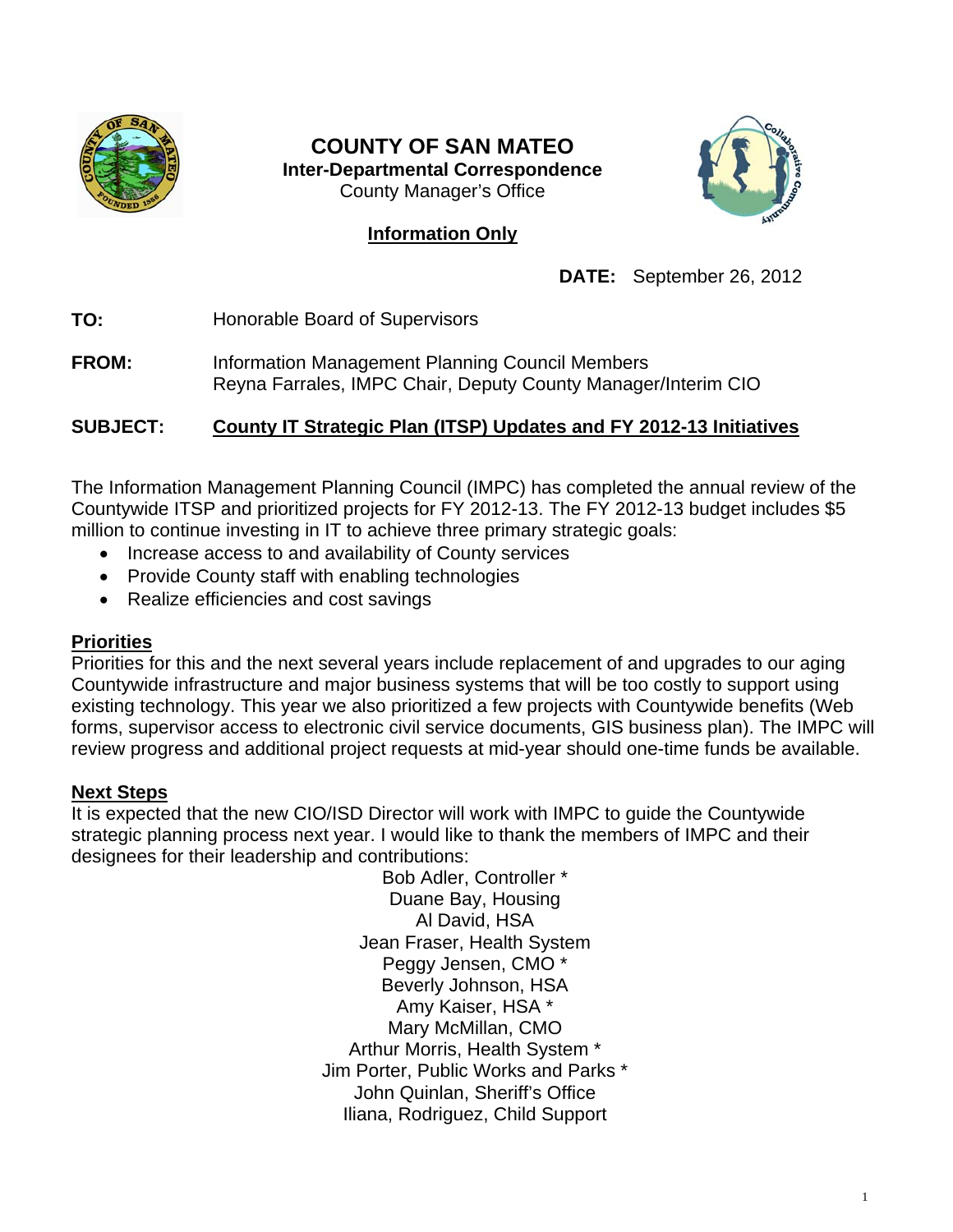# Beverly Thames, CMO \* Donna Vaillancourt, Human Resources Mike Wentworth, Public Works and Parks \*

\* participated in priority-setting sessions

Thank you to ISD: Garrett Dunwoody (GIS), Dhiren Gandhi (Major Business Systems), Gordon Helms (Infrastructure), Patrick O'Meara (ECM)

# **ATTACHMENT**

2012-2016 County IT Strategic Plan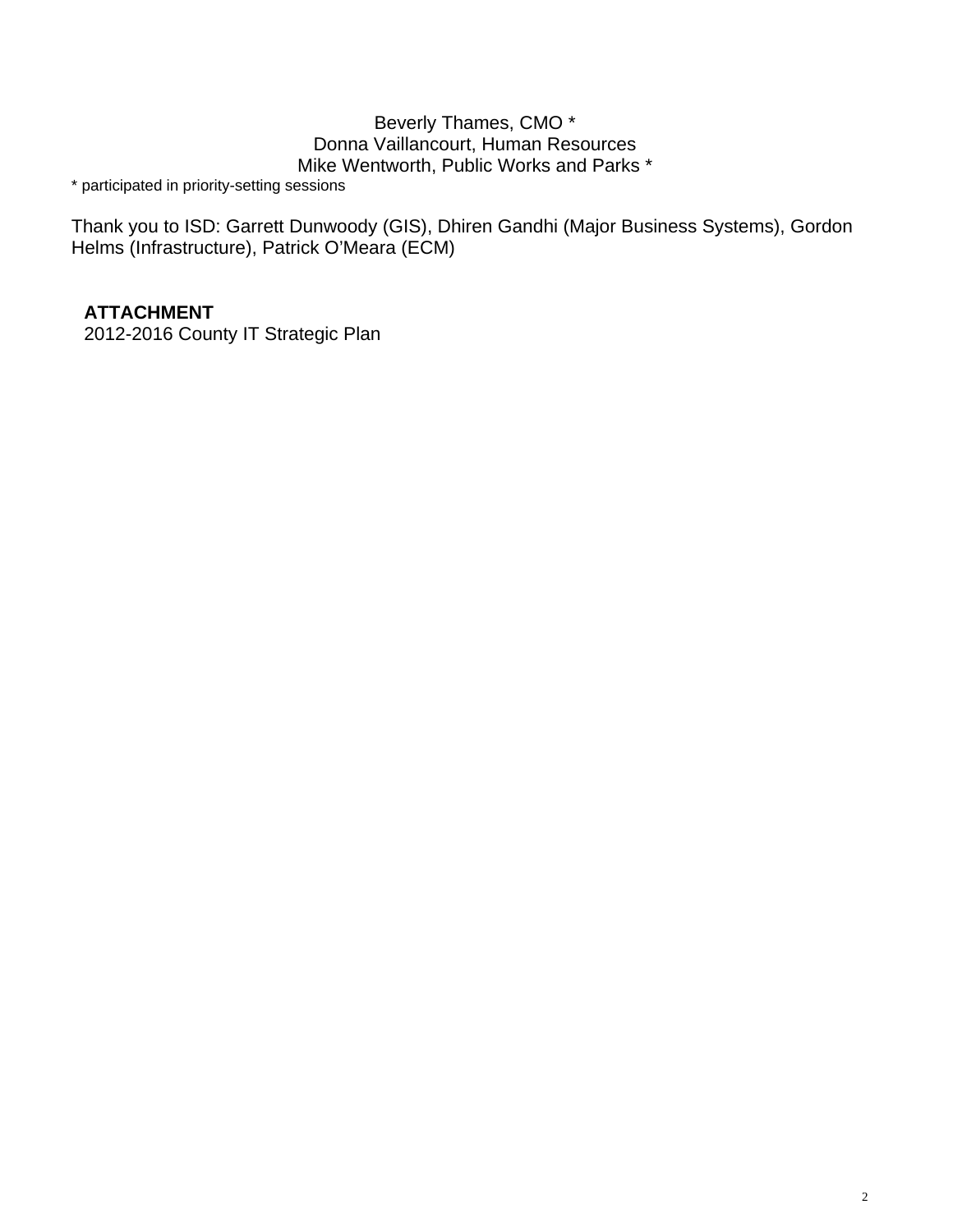# COUNTY OF SAN MATEO



**COUNTY INFORMATION TECHNOLOGY STRATEGIC PLAN 2012- 2016**  (September 2012)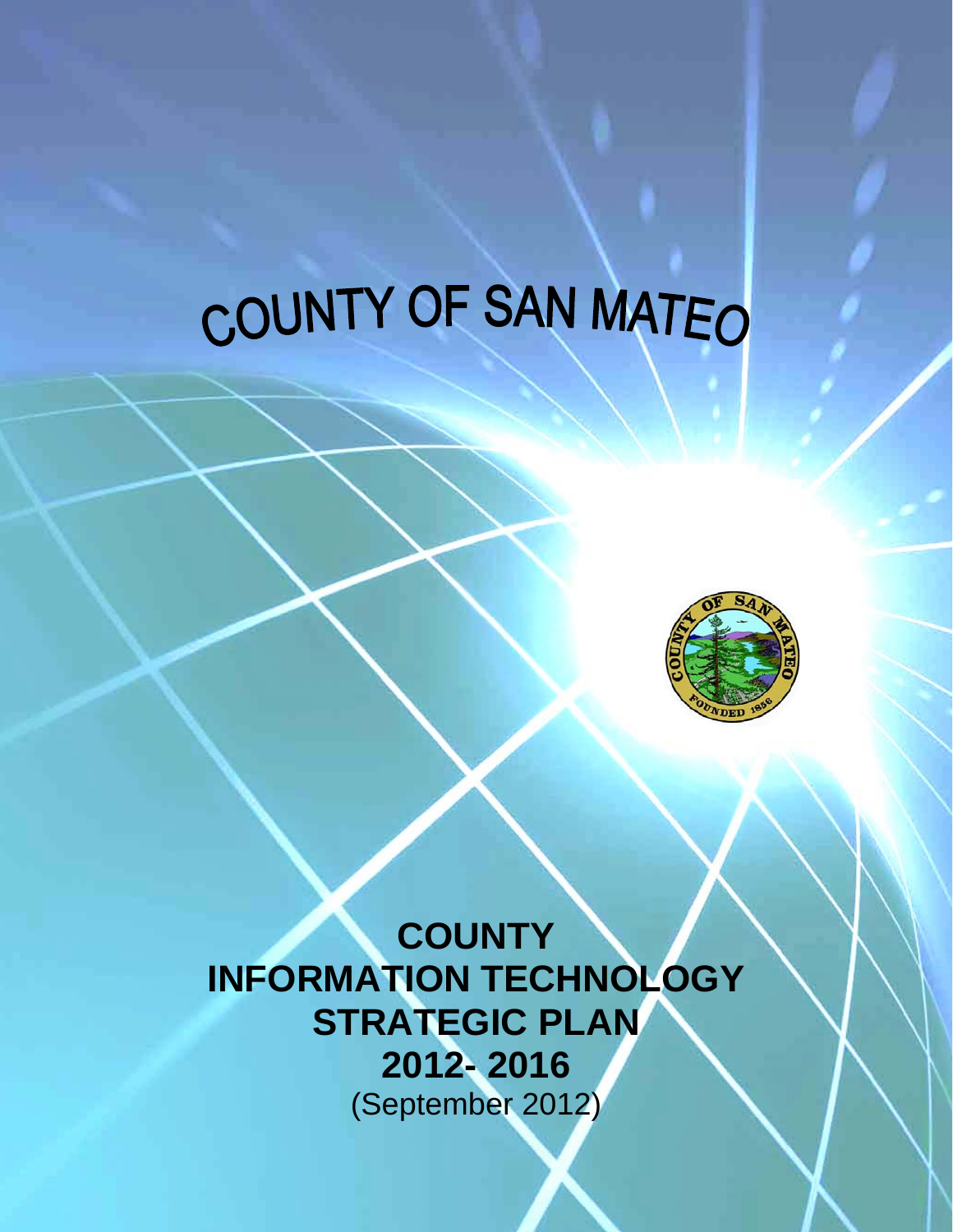#### *COUNTY OF SAN MATEO STRATEGIC DIRECTION FOR INFORMATION TECHNOLOGY Expanding Possibilities…Creating Solutions 2012 – 2016*

### *Foreword*

San Mateo County is committed to improving the effectiveness and efficiency of government services through the use of Information Technology (IT). It is the County's intent to judiciously invest in IT to improve service delivery to our community. The evolvement of IT is creating opportunities for the County to not only improve efficiencies and lower costs, but to also re-engineer business processes.

## *Vision*

By the year 2015, residents and businesses in the county will be able to conduct the majority of their routine business with the County via automation. Many services will be available 24 hours a day, 7 days a week. IT will facilitate coordinated services from the County that focus on the resident and are not constrained by departmental or geographic boundaries. The IT Strategic Plan (ITSP) contributes to our Shared Vision 2025 of a Collaborative Community, where leaders forge partnerships, engage and inform the community and approach issues with fiscal accountability and concern for future impact.

## *Background*

The County has the responsibility and privilege of providing a wide and diverse range of programs and services to approximately 718,000 County residents. In order to provide these services, the County is organized into 21 departments with more than 5,100 full and part-time employees. The County provides a wide variety of programs and services for its residents ranging from vocational rehabilitation services to the issuance of building permits. In addition to providing County services, the County is the provider of many state mandated programs such as CalWorks. The County's service spectrum is immense. Our current ITSP was adopted by the Board in November 2011 for the period covering 2011-2015. All projects funded in FY 2011-12 are either completed or in progress.

#### *Governance*

The ITSP is prepared and updated by the Information Management Planning Council (IMPC) which meets several times each year to prioritize Countywide and major cross-departmental IT project requests. Requests are submitted by the various IT steering and solutions committees, including Enterprise Content Management (ECM/Autonomy), Criminal Justice (CJIS), Geographic Information System (GIS), Infrastructure, Payroll, Property Tax, and Web. The IMPC is supported by staff from the Information Services Department (ISD).

#### **2012-13 IMPC**

Bob Adler, Controller \* Duane Bay, Housing Al David, Human Services Agency Reyna Farrales, County Manager's Office/ISD \* Jean Fraser, Health System Peggy Jensen, County Manager's Office \* Beverly Johnson, Human Services Agency Amy Kaiser, Human Services Agency \* Mary McMillan, County Manager's Office Arthur Morris, Health System \*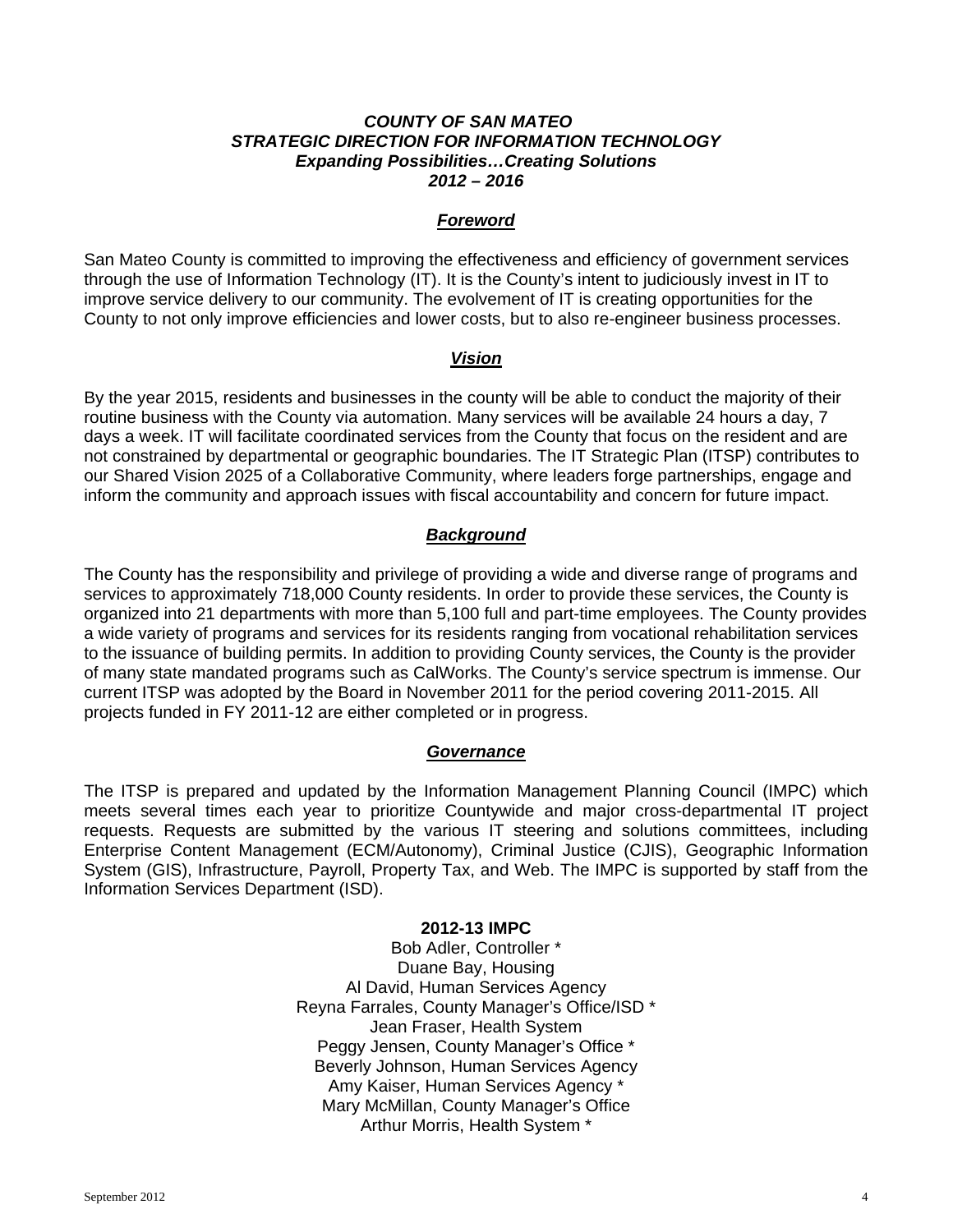Jim Porter, Public Works and Parks \* John Quinlan, Sheriff's Office Iliana, Rodriguez, Child Support Beverly Thames, County Manager's Office \* Donna Vaillancourt, Human Resources Mike Wentworth, Public Works and Parks \*

\* participated in July 2012 priority-setting sessions

**Information Services Department Staff** 

Garrett Dunwoody (GIS) Dhiren Gandhi (Major Business Systems) Gordon Helms (Infrastructure) Patrick O'Meara (ECM)

#### *Applicability*

The 2012-2016 plan is the first annual update to the 2011-2015 Countywide IT plan which was a collaborative effort involving all County departments as well as all levels of staff. It represents the highlevel IT goals and specific action steps the County will take over the next four years. Because IT evolves quickly and the needs of the County are changing, this IT plan will be reviewed and updated annually. The intent of the ITSP is to A) provide a framework for IT decision making, B) bring attention to emerging IT the County should consider going forward, C) to call out specific action steps the County should take over the next few years and D) support a process in which cross-departmental and Countywide IT initiatives can be recommended. This ITSP is not a substitute for departmentally-specific IT plans that may provide sharper focus on the programmatic needs of a department.

#### *Environmental Assessment*

#### **Structural Budget Deficit**

The County continues to work through our structural budget deficit. During these uncertain and difficult financial times, investments in IT must be prudent, practical and supported by strong financial analysis.

#### **Countywide Initiatives**

The County is in the middle of many organization-wide initiatives to both address the structural budget deficit and position the County for improved performance in the future. Many of these initiatives need IT in order to be successful. These include a review of space utilization, review of telework and hoteling opportunities, the creation of a Business Process Redesign cohort to review and redesign business processes, analysis of administrative and internal support functions such as fiscal/HR/purchasing/IT to identify opportunities to consolidate and share resources across departments, and website redesign to make more County services and information accessible and available online.

#### **Changing Demographics**

The number of households that have and use computers and\or web-enabled mobile devices is growing. County government faces the challenge of delivering cost effective solutions to residents that will likely expect government services to be commensurate with the services they receive from private businesses – namely services that are available when it is convenient for the customer and available via their home computer or wireless device. Concurrently, the fastest growing population in San Mateo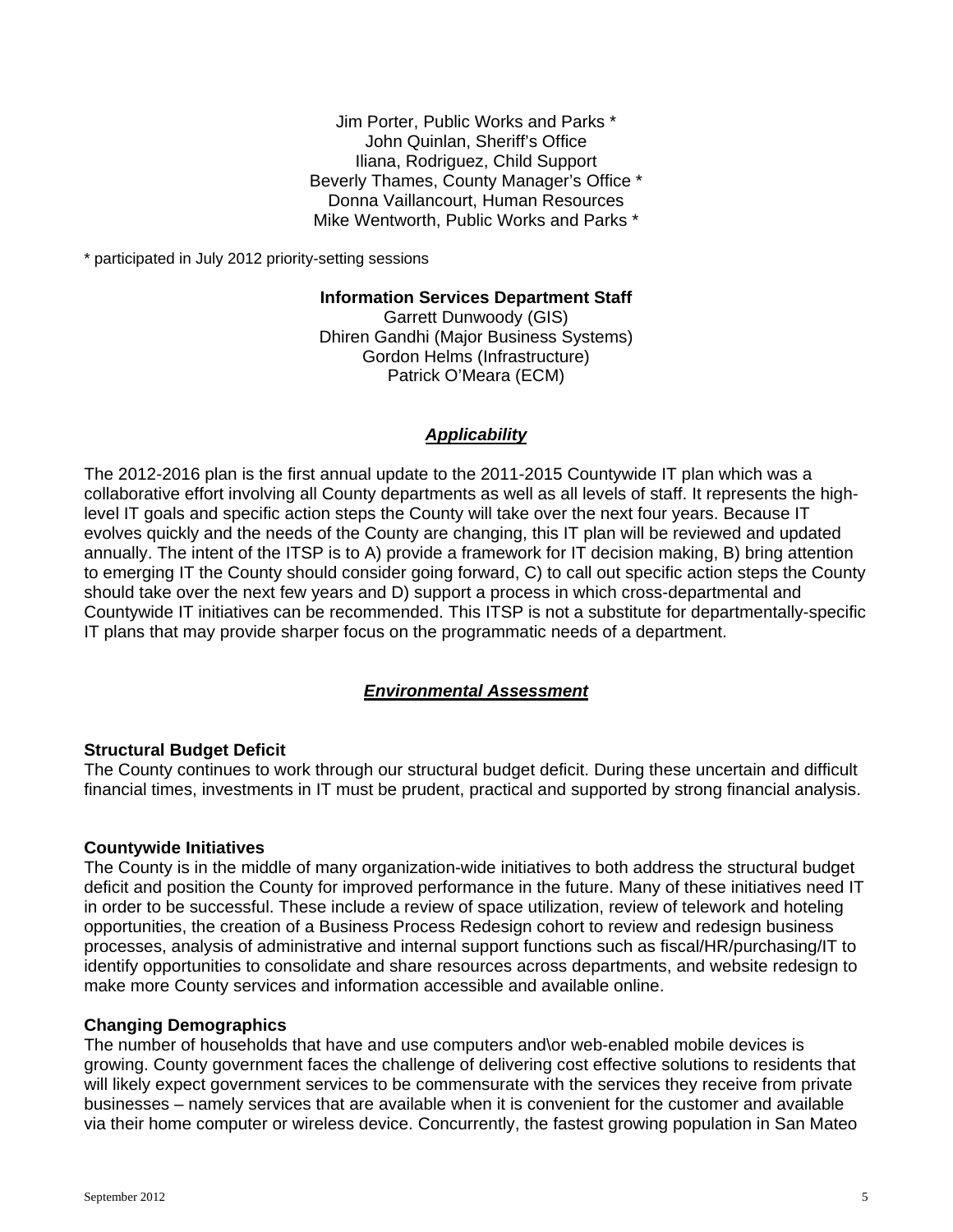County is residents over 60 years of age. Some of our residents may wish to interact with the County via automation while other residents may prefer to interact with the County via telephone or in person so providing service choices is important. Based on the latest census data, 25 percent of county residents are Hispanic, 25 percent are Asian and 33 percent are foreign born. Additionally, 44 percent speak a language other than English at home. Effectively reaching our diverse community is a priority for the County and will be accomplished in several ways to include offering language choices on our web sites as well as our telephone-based call services.

#### **Service Constrained by Organizational Structure / Process**

In many cases today, it is very difficult for residents and businesses to know who within County government provides the services they seek. In certain instances, multiple departments are involved in the delivery of a service, requiring a resident to travel around the county, going from department to department, in order to complete the entire transaction.

# **Uncoordinated Selection and Use of Technology**

The County spends millions of dollars annually on technology. The County's technology investments are often made with a departmental focus rather than with a broader countywide perspective. The inconsistent selection and use of technology can result in duplication of effort and excess cost to the County as a whole. The inconsistent selection and use of technology can also create barriers to data sharing and technology use that lead to a higher cost of ownership and decrease the benefits from a technology investment. A technology acquisition team can be created to ensure cross-departmental knowledge and expertise.

# **Technology Skills and Training of Workforce**

The County's reliance on technology increases each year. The County has made significant investments in IT systems that are now used daily for a variety of essential administrative and program functions. For the County to be effective and efficient, its workforce must be adequately trained in the use of technology. At this point in time, there is not a comprehensive technology training program in the County, and the technology skills of the County workforce vary greatly from department to department.

The challenges listed above are challenges to the County's goal of efficient and effective delivery of services to the public, and, often make the work County staff does more difficult. The County is recognized as an innovative and collaborative County and we will rely upon this spirit of innovation and collaboration as we work together with residents. While we face challenges, we should view these challenges as opportunities to leverage IT to work smarter, develop new service delivery methods and to continue to provide a high-level of service to the residents of San Mateo County.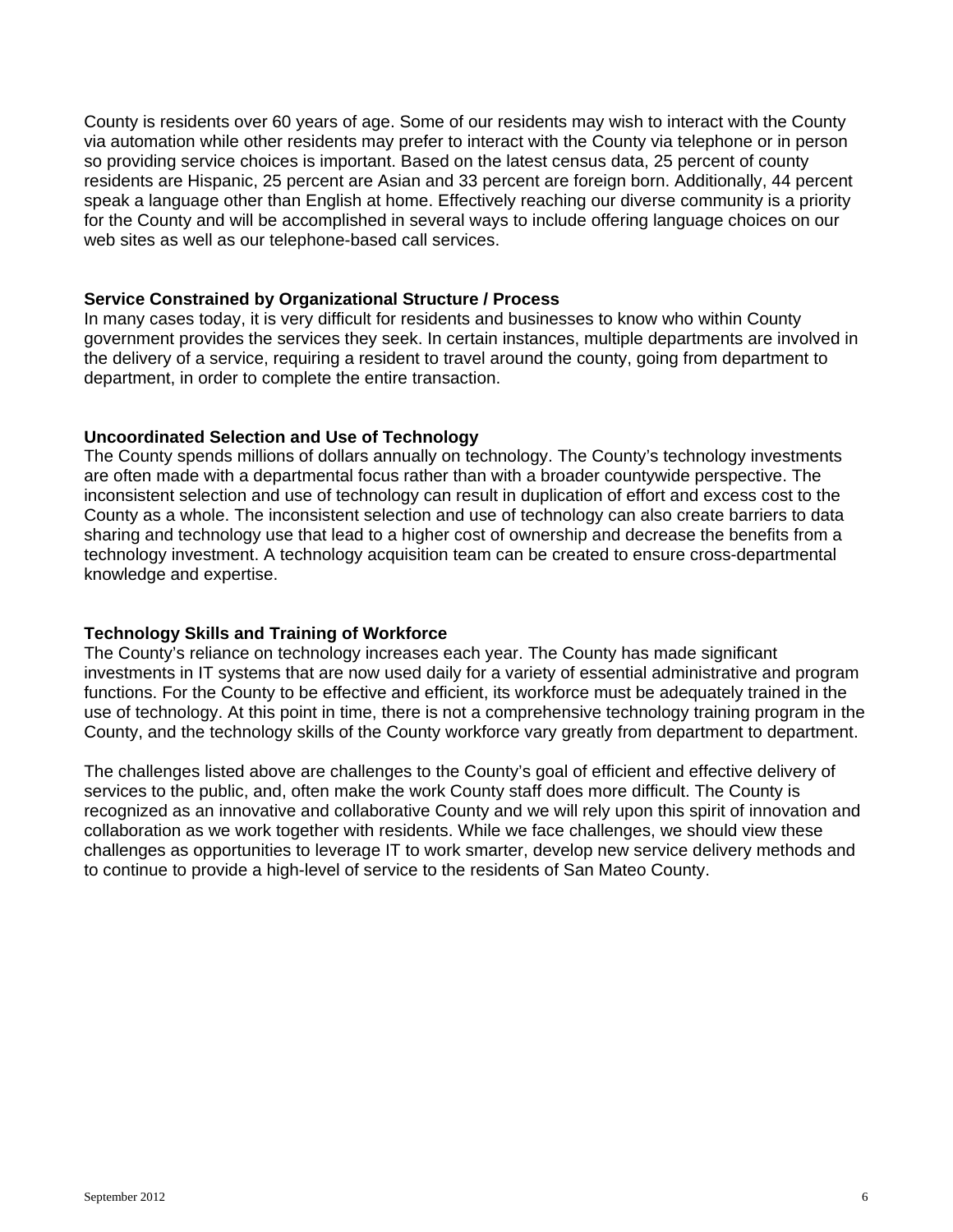# *Emerging Trends in Technology*

A number of existing, new and / or developing technologies will be vital tools for the County as we endeavor to achieve the goals of increasing access and availability of County services, providing staff with enabling technologies and realizing efficiencies and cost savings:

#### **Web Technologies and Mobility**

Web technologies, both the internet and intranet, will be the foundation for the delivery of electronic services to our residents. The County will utilize web technologies to deliver services to residents, businesses and employees. This technology will allow users to access information and services via computers, wireless devices, telephones and other devices that are web-enabled. Business partners will interact with the County via internet connections that provide confidential and secure business transactions. Emphasis will be placed on supporting the mobile web visitor to include geo-locate support, way-finding technologies and "light-site" development. The County's new web presence should have the ability to host and distribute video content without regard to video format (support all media players). When used in combination with many of the other technologies listed in this section, the County will be able to provide improved access to government services and information, freeing up limited staff time to provide more direct services to the community we serve.

#### **Social Media**

Social media can be an effective and efficient way for local government to communicate and interact with the large cyber-community. It should support the way we communicate and collaborate with residents. Social networking improves interactivity between local government and the public, and, it reaches populations that do not consume traditional media. The County should use social networking to enhance our communication strategies. All government communication tools should be used in ways that maximize transparency as well as maintain the security of the network. The application of social media in local government must be done thoughtfully and in a manner that minimizes risk while maximizing engagement.

#### **Workflow Automation / Collaboration Tools**

Workflow automation will move information through a work process electronically. As processes are reengineered in order to facilitate greater efficiencies and / or service levels, the ability to quickly move information through the process will be critical. Workflow automation will use IT tools to move vital information through each step in a process. The County will implement automated workflow processes in order to move information where it is needed in the most efficient way possible.

#### **Document Management / Imaging**

The use of document management / imaging technologies will be expanded to facilitate greater levels of document storage and retrieval. The County currently utilizes a large amount of space to store paper documents. A coordinated implementation will decrease the amount of storage space needed, improve access to information, and facilitate data sharing.

#### **Kiosk Technology**

Many routine County services can be provided by a kiosk. Examples include applying for a County position and accessing County web services. Kiosks can be placed throughout the County to provide access to information and services without having to come to a County facility. Kiosks can also be used to help a resident locate the nearest County facility providing the service they need.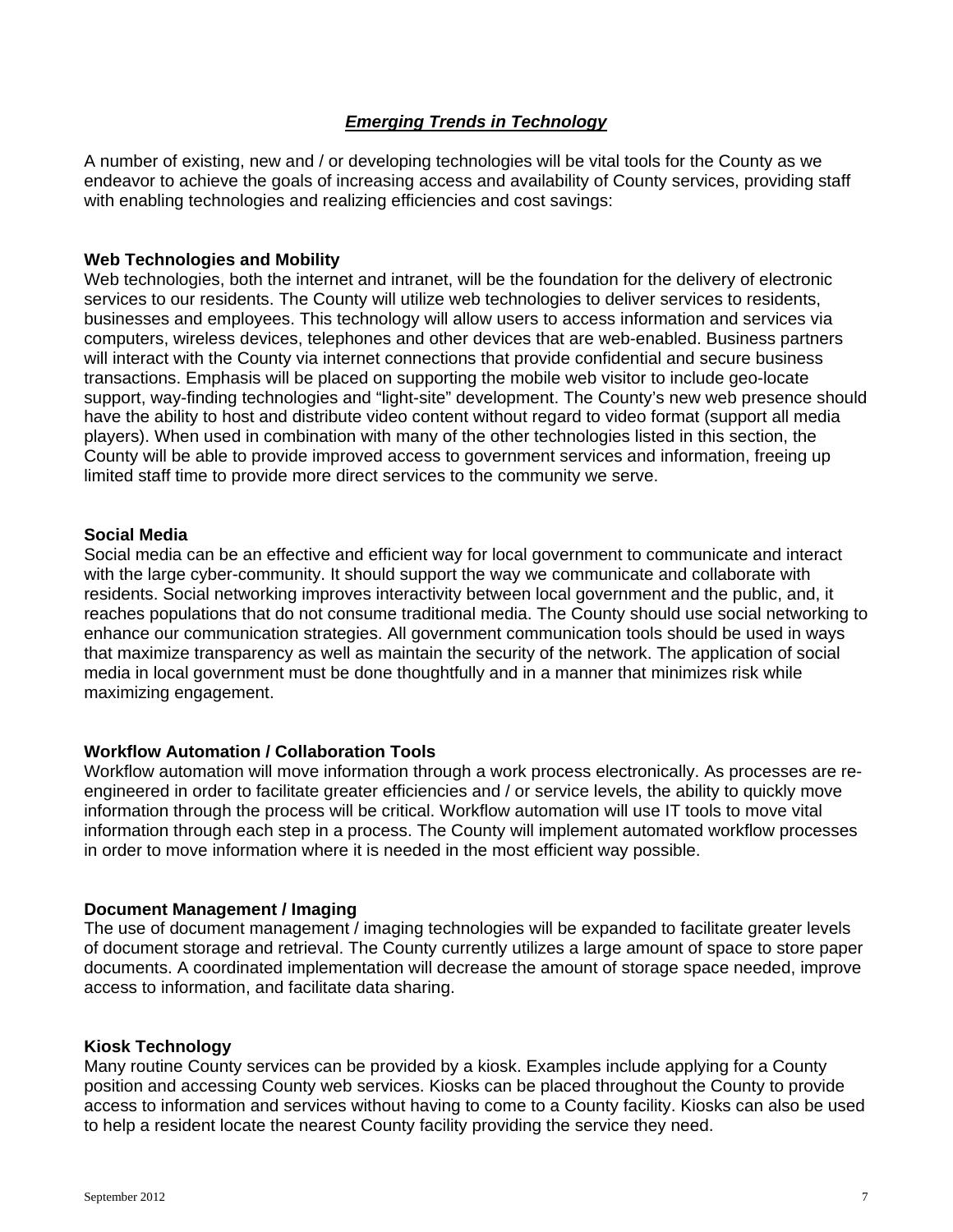## **IT Security**

IT security technologies continue to be essential to the County's effort to ensure the confidentiality, integrity and availability of our systems and the resultant data they store. Cyber threats have become more sophisticated and more common; no longer is just an attachment to an email threatening. Today even opening an email can infect a PC or the County network. While the County has a good trackrecord relative to IT security, we must not become complacent. We must employ the latest versions of IT security tools to include anti-virus, anti-spam, internet filtering and encryption. By doing so, the County will be ready to respond to the ever-changing IT security challenges we will face as we expand our web presence and provide increased mobile services.

## **Video Technologies**

Video technologies will allow the County to deliver information and services in a new and easily accessed medium. For example, expanded video conferencing technology will allow the County to conduct meetings without the need for the participants to all be in a single location. Video-web technologies will provide tools that will allow employees to participate in training and information sharing with other employees from their office computer. Streaming video technologies will provide county residents with the ability to view Board of Supervisor meetings from their home computers. Moving forward, the County must expand the use of video technologies to include supporting commercial video conferencing applications that extend beyond our private network. Supporting video conferencing technologies should be a consideration when acquiring IT equipment that supports external connections to the County's network, network equipment and PCs.

## **Integrated Voice Recognition (IVR)**

IVR technology will be used by the County to provide electronic services to residents and employees who do not have computers or prefer not to use on-line services. Using a common touch-tone telephone, resident and employees will have access to many of the same services the County delivers to computer users via the Web.

# **Enterprise Data**

As the stewards of public data the County should focus on developing/collecting, managing, and distributing data at the enterprise level. This is commonly accomplished through the development of large scale and interoperable databases. When properly designed, these data systems can serve many cross-organizational needs, including data sharing and aggregated reporting.

#### **Decision Support and Interoperability**

County leadership is routinely confronted with decisions that have broad and lasting effects. The problems to be resolved are often very complex. Decision support systems will, when combined with enterprise databases, allow the County to use evidence-based analysis from multiple systems to help them make an informed decision.

#### **Geographic Information Systems (GIS)**

"Where" is becoming a prevalent question for decision makers when analyzing business data and prioritizing resources. These spatial relationships are best analyzed using GIS technology. GIS provides a powerful tool that allows users to view a wide variety of information (physical description, land use, financial, demographics, etc) all tied to a location. It can help visualize these complex relationships by merging cartography, statistical analysis, and database technology. When utilized at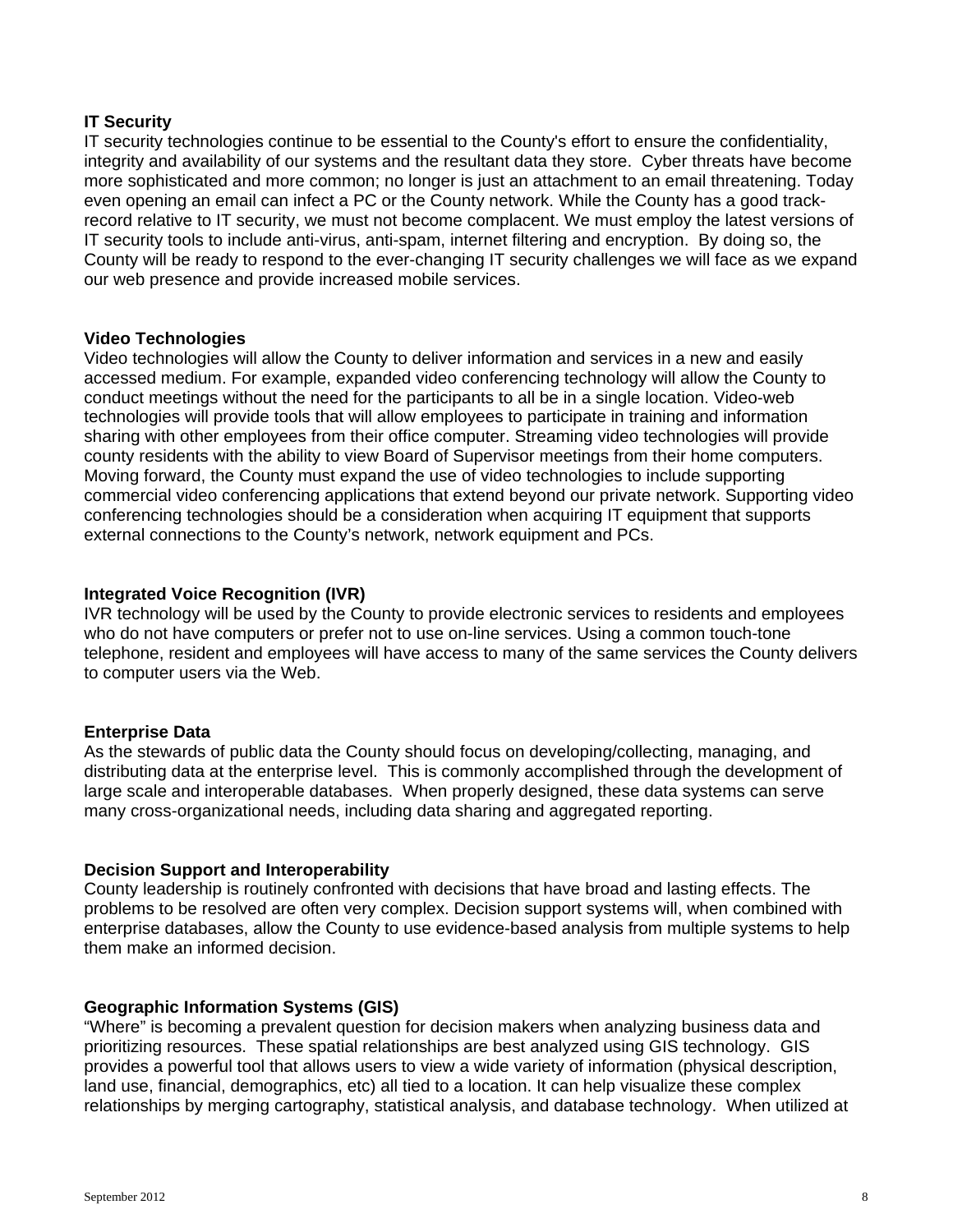the enterprise level, GIS technology can help facilitate an informed decision making process across the entire County organization by providing new and insightful data not currently available.

#### **File Server and Storage Technologies**

New technologies in the server environment will allow the County to consolidate computing power and to reduce licensing, hardware and support costs. This consolidation of computing power will streamline the server support function, allowing the County to more effectively utilize its existing technology personnel. Technologies such as virtual servers and mass storage devices will be powerful tools for the County as it focuses on controlling technology costs, managing our carbon footprint and improving computing reliability, security and performance.

## **Cloud-Based Solutions**

Hardware and software applications are increasingly available on a subscription fee basis, eliminating the need for purchasing equipment and licenses, and reducing overall support costs. Issues related to data security and impact on internet bandwidth need to be considered in deciding which cloud-based solutions best fit the County's business needs.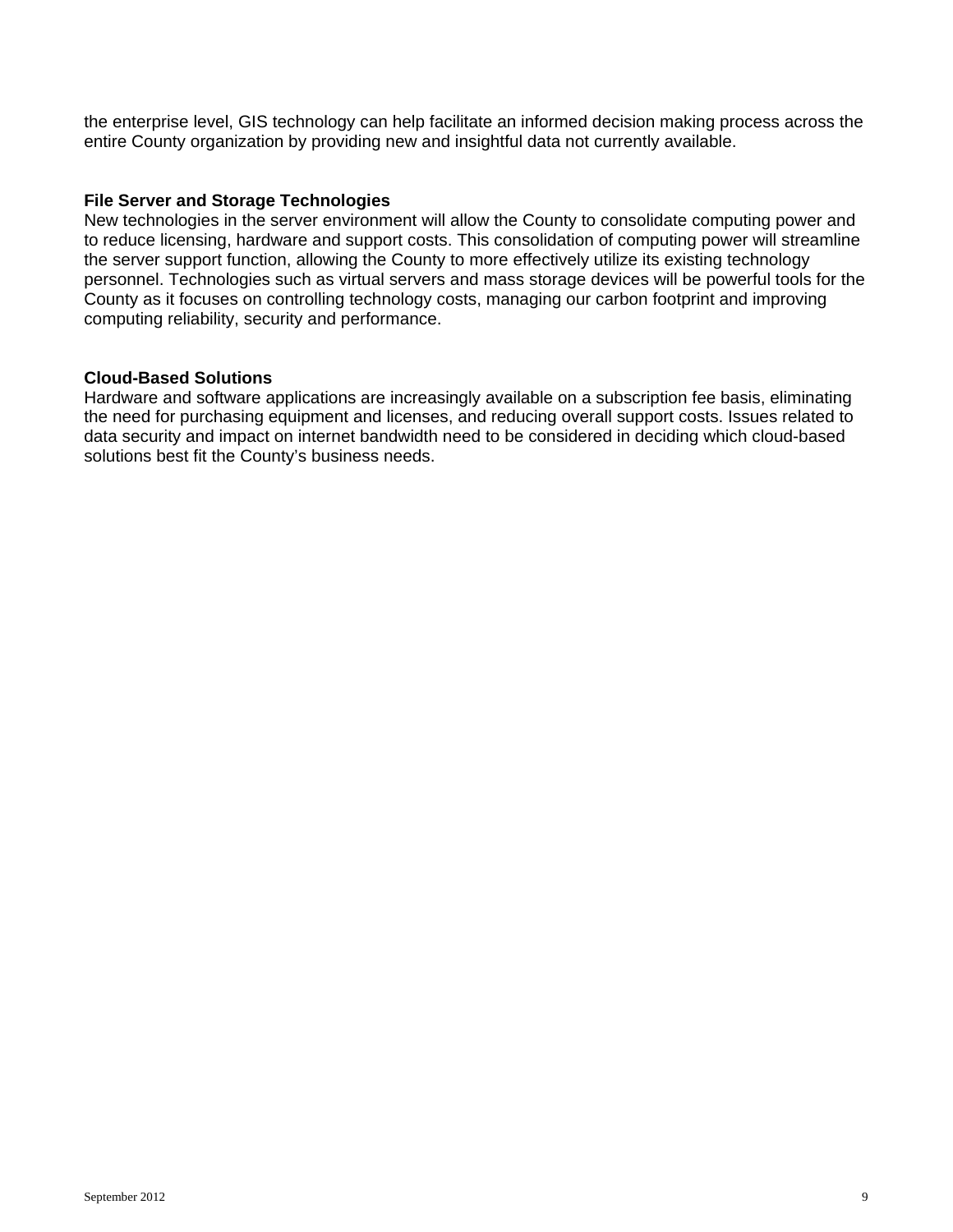# *Strategic Goals*

The County seeks to maximize the investment of each dollar spent on IT. To accomplish this, the County will make appropriate investments in technology in order to:

- 1) Increase access to and availability of County Services
- 2) Provide County staff with enabling technologies
- 3) Realize Efficiencies and Cost Savings

# *Action Steps*

The County will focus its collective attention on the action steps below to achieve the strategic goals identified in this IT Plan.

|                                                                                                                                                                                 |                                                                                  | <b>Countywide Strategic Goals</b>                        |                                                                     |
|---------------------------------------------------------------------------------------------------------------------------------------------------------------------------------|----------------------------------------------------------------------------------|----------------------------------------------------------|---------------------------------------------------------------------|
| <b>Action Steps</b>                                                                                                                                                             | <b>Increase access</b><br>to and<br>availability of<br>County<br><b>Services</b> | <b>Provide staff</b><br>with<br>enabling<br>technologies | <b>Realize</b><br><b>Efficiencies</b><br>and Cost<br><b>Savings</b> |
| The County will align IT investments* to the strategic<br>goals of the Countywide IT Strategic Plan. The County<br>will:                                                        |                                                                                  |                                                          |                                                                     |
| Add a sentence to an IT-related Board memo that<br>$\bullet$<br>identifies which IT strategic goal(s) their<br>recommendation aligns with.                                      | $\circledcirc$                                                                   | $\odot$                                                  | ◎                                                                   |
| The County will develop a new web presence. The<br><b>County will:</b>                                                                                                          |                                                                                  |                                                          |                                                                     |
| Increase the quality, consistency and quantity of<br>$\bullet$<br>on-line information and services available to the<br>community we serve                                       |                                                                                  |                                                          |                                                                     |
| Seek public input on what County services or<br>$\bullet$<br>information the residents would like available on-<br>line                                                         |                                                                                  |                                                          |                                                                     |
| Ensure security and confidentiality of information<br>$\bullet$<br>and on-line transactions.                                                                                    |                                                                                  |                                                          |                                                                     |
| Implement web technologies and processes that<br>$\bullet$<br>simplify the posting and managing of web content<br>and services                                                  |                                                                                  |                                                          |                                                                     |
| Offer services in a variety of ways to ensure<br>everyone; regardless of ability, ethnicity, or<br>experience with technology has access to County<br>information and services. |                                                                                  |                                                          |                                                                     |
| The County will provide IT standards, guidelines and<br>staff training. The County will:                                                                                        |                                                                                  |                                                          |                                                                     |
| Establish, promote and publish Countywide IT<br>$\bullet$<br>standards through an intuitive and transparent<br>process                                                          |                                                                                  |                                                          |                                                                     |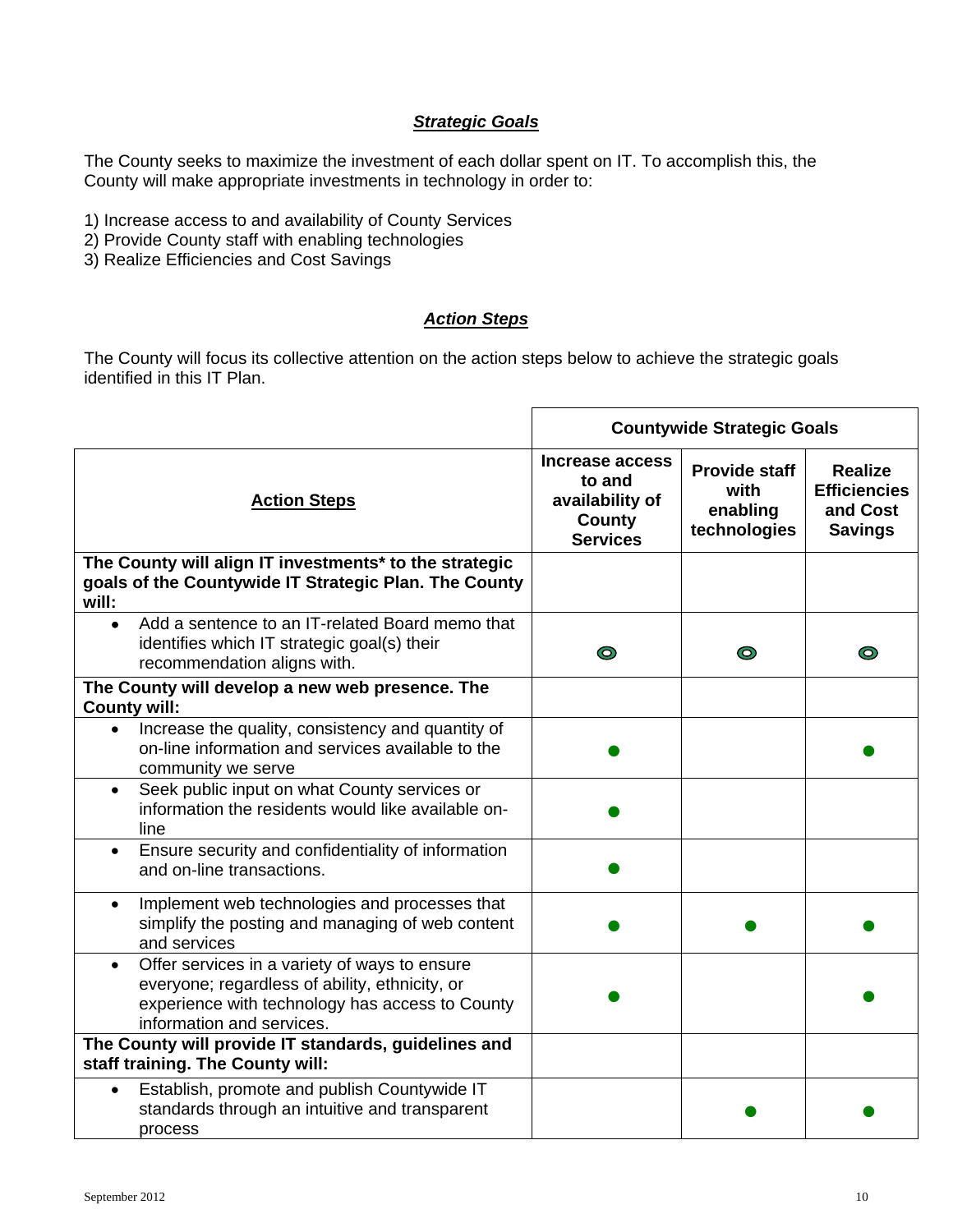|                                                                                                                                                                                                                                                                                                    |                                                                                  | <b>Countywide Strategic Goals</b>                        |                                                                     |
|----------------------------------------------------------------------------------------------------------------------------------------------------------------------------------------------------------------------------------------------------------------------------------------------------|----------------------------------------------------------------------------------|----------------------------------------------------------|---------------------------------------------------------------------|
| <b>Action Steps</b>                                                                                                                                                                                                                                                                                | Increase access<br>to and<br>availability of<br><b>County</b><br><b>Services</b> | <b>Provide staff</b><br>with<br>enabling<br>technologies | <b>Realize</b><br><b>Efficiencies</b><br>and Cost<br><b>Savings</b> |
| Expand its IT-related course curriculum to ensure<br>County staff have access to IT training in support<br>of the technologies the County uses                                                                                                                                                     |                                                                                  |                                                          |                                                                     |
| Establish and maintain a coordinated approach to<br>business process redesign                                                                                                                                                                                                                      |                                                                                  |                                                          |                                                                     |
| Produce guidelines and publish procedures and<br>$\bullet$<br>templates for commonly used IT processes                                                                                                                                                                                             |                                                                                  |                                                          |                                                                     |
| The County will develop and implement an<br>interoperable, secure, adaptive and accessible IT<br>environment. The County will:                                                                                                                                                                     |                                                                                  |                                                          |                                                                     |
| Prioritize the implementation of interoperable<br>applications and processes that facilitate the<br>concept of collecting information once and sharing<br>information with other County departments that<br>have the need and right to use it                                                      |                                                                                  |                                                          |                                                                     |
| Develop, maintain and support comprehensive<br>Information Security policies and procedures                                                                                                                                                                                                        |                                                                                  |                                                          |                                                                     |
| Promote and support mobile computing. Any<br>$\bullet$<br>expansion of the County's communication<br>infrastructure as well as the procurement of PC or<br>desktop computing equipment will require support<br>for mobile computing, location independent<br>computing, hoteling and tele-working. |                                                                                  |                                                          |                                                                     |
| Provide an IT infrastructure that will support the<br>$\bullet$<br>collection, storage, and easy access to multi-<br>media, including text, audio, images, maps, and<br>video                                                                                                                      |                                                                                  |                                                          |                                                                     |
| Develop a technology roadmap, schedule and<br>budget for implementing Voice Over Internet<br>Protocol (VOIP) and related network convergence<br>technologies                                                                                                                                       |                                                                                  |                                                          |                                                                     |
| Strengthen our partnerships with local agencies to<br>$\bullet$<br>provide County information and services to<br>residents by adding a County IT presence via<br>County kiosk or other modality to non-County<br>sites.                                                                            |                                                                                  |                                                          |                                                                     |
| The County will utilize technology to control costs.<br>The County will:                                                                                                                                                                                                                           |                                                                                  |                                                          |                                                                     |
| Prepare an inventory of all IT assets and review<br>$\bullet$<br>on a regular basis to identify opportunities for<br>standardization, consolidate purchases and retire<br>outdated and unused technologies for a cost<br>savings                                                                   |                                                                                  |                                                          |                                                                     |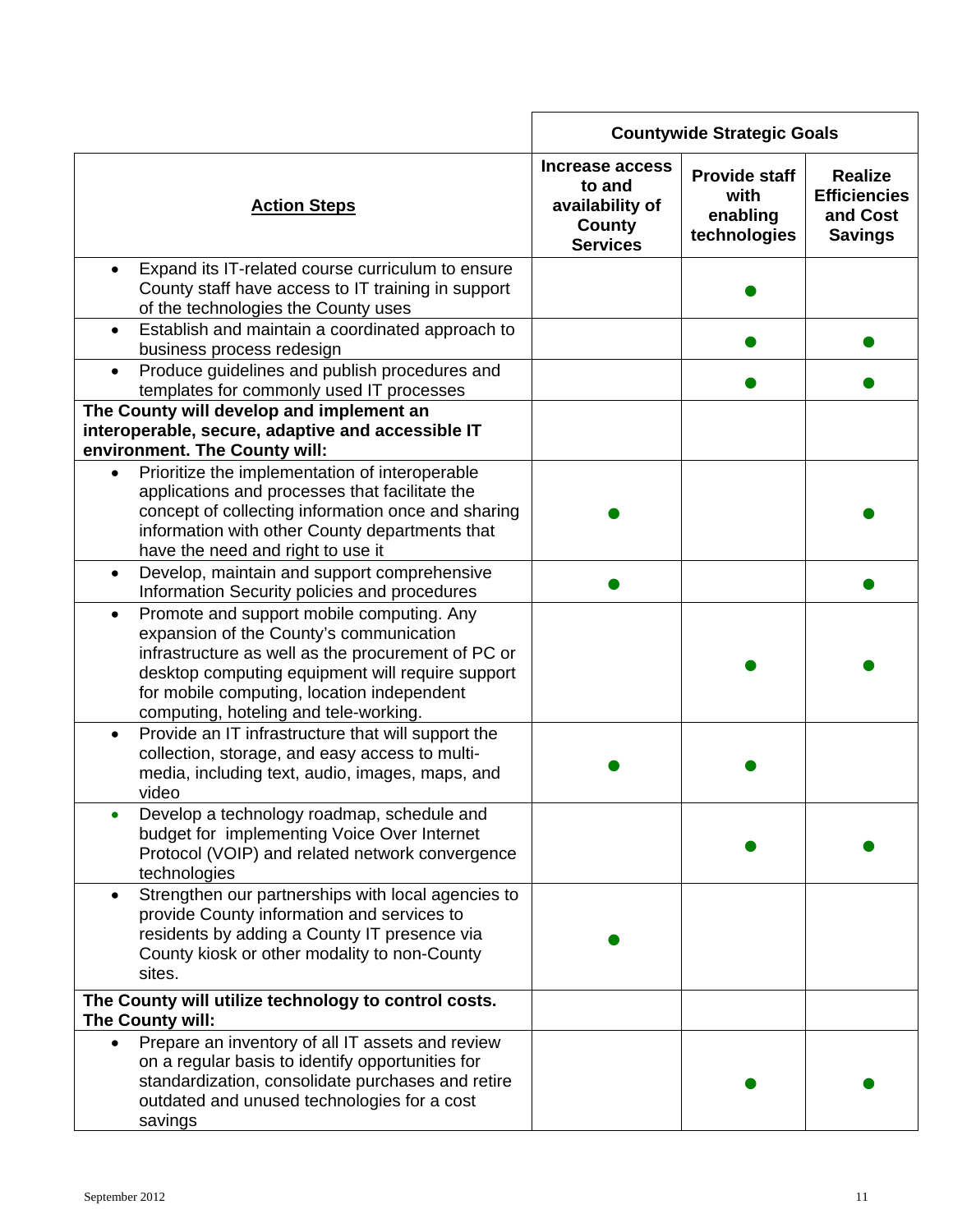|                                                                                                                                                                                                                                                                                                                          |                                                                           | <b>Countywide Strategic Goals</b>                        |                                                                     |
|--------------------------------------------------------------------------------------------------------------------------------------------------------------------------------------------------------------------------------------------------------------------------------------------------------------------------|---------------------------------------------------------------------------|----------------------------------------------------------|---------------------------------------------------------------------|
| <b>Action Steps</b>                                                                                                                                                                                                                                                                                                      | Increase access<br>to and<br>availability of<br>County<br><b>Services</b> | <b>Provide staff</b><br>with<br>enabling<br>technologies | <b>Realize</b><br><b>Efficiencies</b><br>and Cost<br><b>Savings</b> |
| Implement digitizing and content management<br>$\bullet$<br>technologies to reduce the cost associated with<br>managing and storing paper documents                                                                                                                                                                      |                                                                           |                                                          |                                                                     |
| Consolidate like technologies to eliminate<br>$\bullet$<br>unnecessary redundancies                                                                                                                                                                                                                                      |                                                                           |                                                          |                                                                     |
| Develop a cloud computing strategy and migrate<br>$\bullet$<br>applicable elements of its IT infrastructure to<br>cloud-based solutions                                                                                                                                                                                  |                                                                           |                                                          |                                                                     |
| Conduct a Cost benefit Analysis (CBA) for every<br>$\bullet$<br>medium to large IT project *                                                                                                                                                                                                                             |                                                                           |                                                          |                                                                     |
| Standardize specifications for PC's, Notebook<br>$\bullet$<br>computers, File Servers, Mass Storage Devices,<br>Data-Base software and other core infrastructure<br>equipment and software. IT hardware and<br>software County departments should acquire is<br>listed in <b>Exhibit A</b> and will be updated annually. |                                                                           |                                                          |                                                                     |
| Investigate Open Source software solutions as a<br>$\bullet$<br>means of reducing ongoing software maintenance<br>costs                                                                                                                                                                                                  |                                                                           |                                                          |                                                                     |
| Focus on implementing proven, "off-the-shelf"<br>$\bullet$<br>solutions wherever possible and avoid customized<br>IT solutions                                                                                                                                                                                           |                                                                           |                                                          |                                                                     |
| Where feasible and prudent, the County will seek<br>$\bullet$<br>to establish public / private partnerships for the<br>procurement, implementation and support of<br>technology                                                                                                                                          |                                                                           |                                                          |                                                                     |
| Will continuously review IT replacement cycles to<br>$\bullet$<br>determine if the useful life of IT can be extended                                                                                                                                                                                                     |                                                                           |                                                          |                                                                     |

\* Medium to large IT projects are defined as any IT project that may impact multiple County departments, a user community greater than 50, or cost in excess of \$100,000 (RFP trigger).

# *Conclusion*

Moving forward, IT investments should be aligned with the strategic goals outlined in this document. Additionally, Countywide and\or cross departmental IT initiatives will be reviewed and preliminarily ranked by the County's IT Steering Committee, the IMPC, and will then be reviewed by the County Manager for recommendation to the full Board for funding consideration.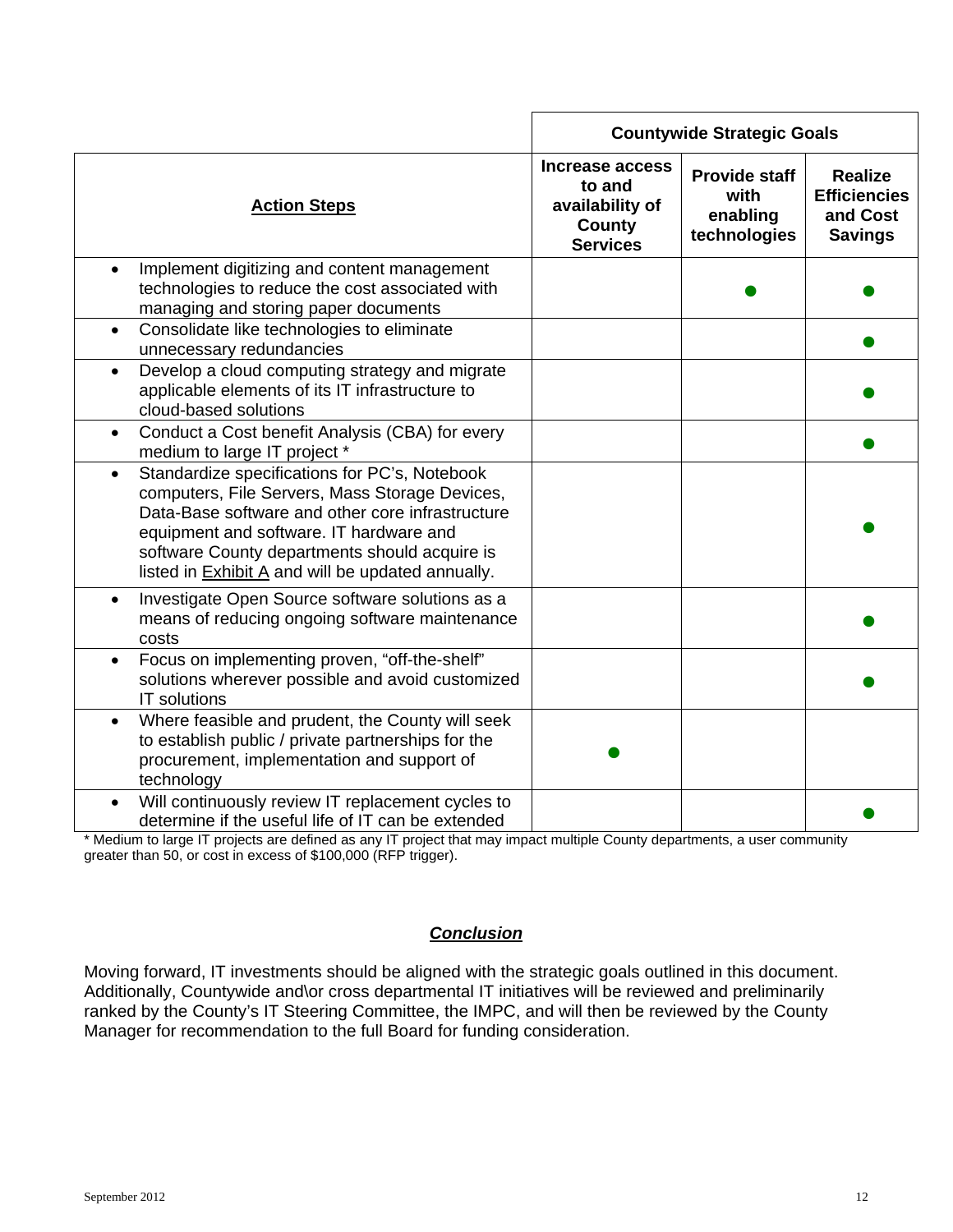# **EXHIBIT A**

#### **IT HARDWARE AND SOFTWARE STANDARDS As of September 2012**

- PC Small Form Factor i5 3570 Processor, 4 GB, 1333MHz Memory, 250GB 7200RPM Hard Drive, Windows 7 Professional 32 bit or 64 bit OS (depending on client need)
- Virtual Desktop Instance (VDI): Thin terminal client running Windows 7 32 bit or 64 bit OS (depending on client need), VMWare View Version 5.1
- Office Automation: Microsoft Office 2010 Standard
- Database software: Oracle 11.G-R2 and above, Microsoft SQL Server 08-R2 and above, etc.
- Network Operating System: Microsoft Active Directory 08 and above
- $\bullet$ Black and White Printer: HP M601nd or equivalent
- Color Printer: HP M551dn or equivalent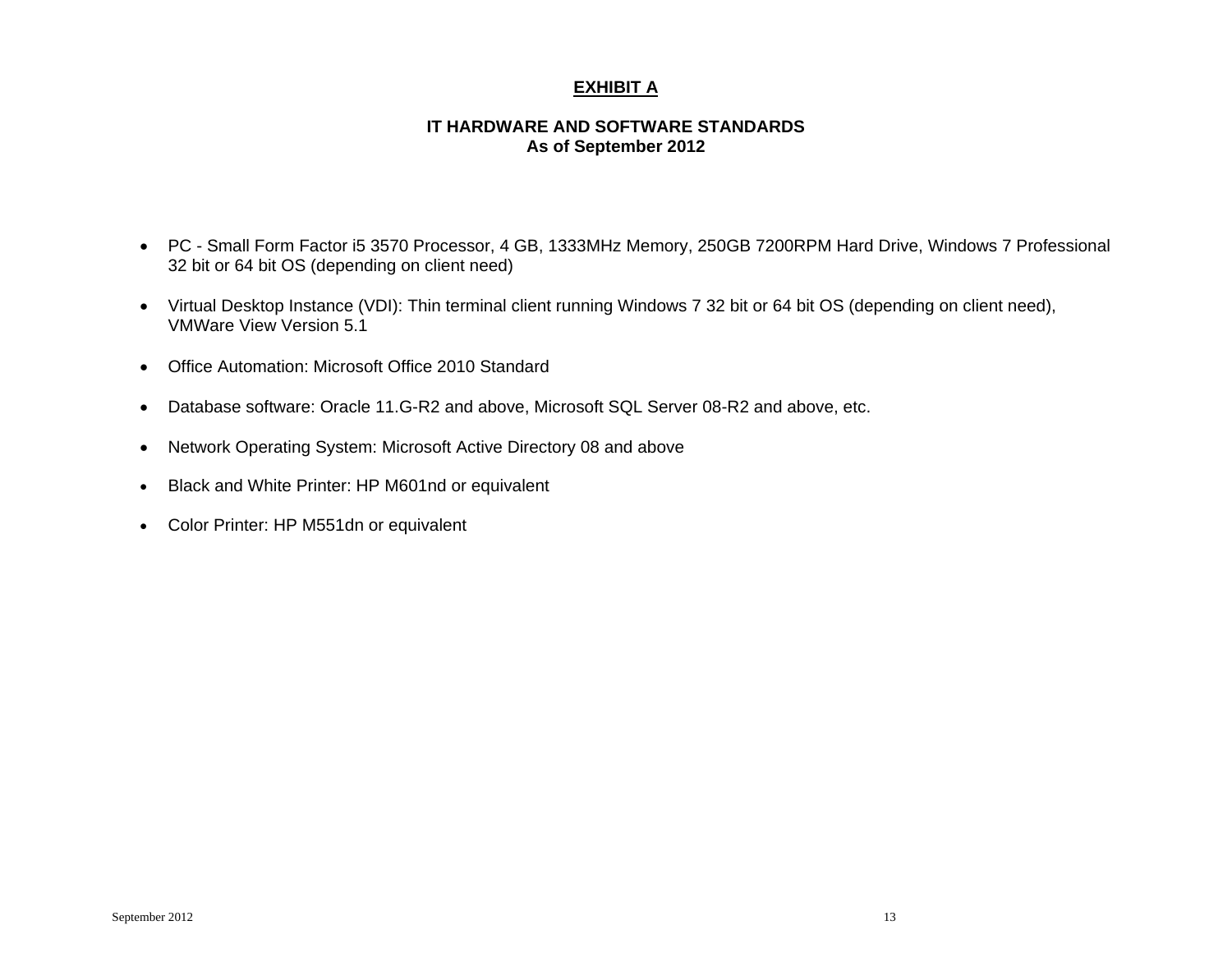# **EXHIBIT B**

# **STATUS FY 2011-12 Countywide IT Initiatives**

| <b>EXHIBIT B - Status of FY 2011-12 Countywide IT Initiatives</b>                     |                                                                                                                                                                                                                                                                                                 |                              |                                                                                                                                                                                                                                                                                                                                                                                                                                                       |                                                                                                                                                     |  |  |
|---------------------------------------------------------------------------------------|-------------------------------------------------------------------------------------------------------------------------------------------------------------------------------------------------------------------------------------------------------------------------------------------------|------------------------------|-------------------------------------------------------------------------------------------------------------------------------------------------------------------------------------------------------------------------------------------------------------------------------------------------------------------------------------------------------------------------------------------------------------------------------------------------------|-----------------------------------------------------------------------------------------------------------------------------------------------------|--|--|
| IT Initiative $\langle$<br>Idea                                                       | <b>Brief Description of</b><br>Initiative                                                                                                                                                                                                                                                       | Approximate<br>Cost (1 time) | Savings Projections \<br>Efficiency Opportunity \<br><b>Benefit</b>                                                                                                                                                                                                                                                                                                                                                                                   | <b>Status</b>                                                                                                                                       |  |  |
| Implement<br>ATKS 24x7<br>Advanced<br><b>Scheduler</b><br>Module at<br><b>SMMC</b>    | Implement the Advanced<br>Scheduler module<br>(currently County)<br>owned) of ATKS for<br>24x7 departments. This<br>will improve time card<br>coding by standardizing<br>application of MOU<br>rules, automating<br>employee time data<br>entry and improving staff<br>scheduling capabilities. | \$4,500,000                  | An independent Cost Benefit<br>Analysis (CBA) was<br>completed in June, 2011.<br>Results indicated ongoing<br>post implementation annual<br>savings of approximately \$4<br>million per year.<br>A Controller's Office CBA<br>resulted in a very<br>conservative estimate of a<br>49 month payback period, 6<br>year Internal Rate of Return<br>of 16.6% and ongoing post<br>implementation cost savings<br>of approximately \$1 million<br>per year. | Project is underway with<br>Medical Center as the pilot.<br>Using phased approach, with<br>Phase-I implementation by<br>November 2012.              |  |  |
| Provide<br>staging and<br>storage<br>environment<br>for Board<br>agenda<br>materials. | In support of the vendor-<br>based work flow solution<br>for redesigning the<br>agenda review process,<br>leverage the County's<br><b>Electronic Content</b><br>Management (ECM)<br>platform for submissions<br>and archival.                                                                   | \$50,000                     | Will standardize the location<br>of Board materials while<br>simplifying access of Board<br>materials for both County<br>staff and the community we<br>serve                                                                                                                                                                                                                                                                                          | SIRE implemented for agenda<br>processing, including five years<br>of archives. Use of Autonomy<br>to be explored for storing 5+<br>year documents. |  |  |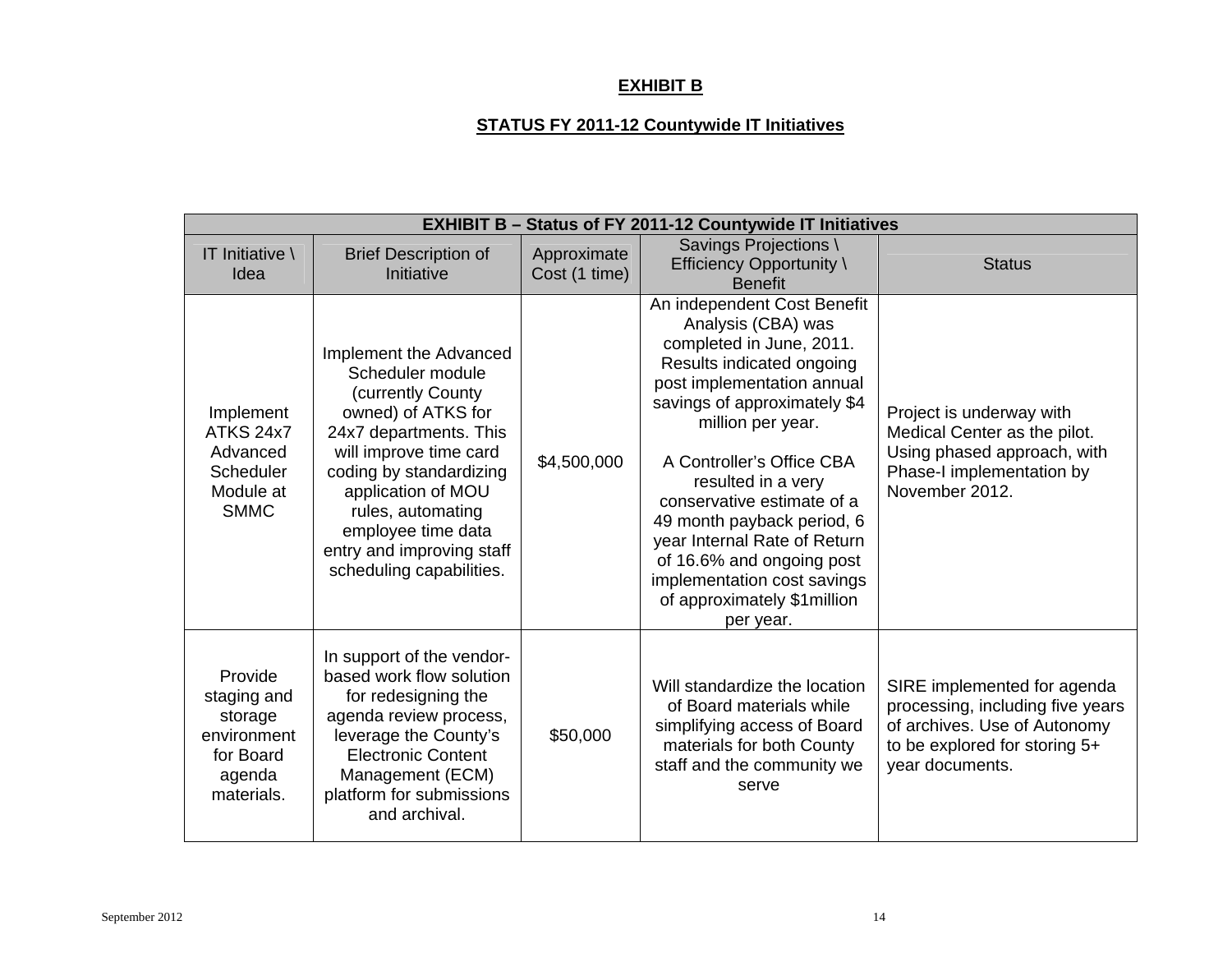| <b>EXHIBIT B - Status of FY 2011-12 Countywide IT Initiatives</b>                       |                                                                                                                                                                                                                                                                                                                                                                                                                                                                                                            |                              |                                                                                                                                                                                                                                                                                                                                                                              |                                                                                                                                                                                                                                                                                                         |  |
|-----------------------------------------------------------------------------------------|------------------------------------------------------------------------------------------------------------------------------------------------------------------------------------------------------------------------------------------------------------------------------------------------------------------------------------------------------------------------------------------------------------------------------------------------------------------------------------------------------------|------------------------------|------------------------------------------------------------------------------------------------------------------------------------------------------------------------------------------------------------------------------------------------------------------------------------------------------------------------------------------------------------------------------|---------------------------------------------------------------------------------------------------------------------------------------------------------------------------------------------------------------------------------------------------------------------------------------------------------|--|
| IT Initiative \<br>Idea                                                                 | <b>Brief Description of</b><br>Initiative                                                                                                                                                                                                                                                                                                                                                                                                                                                                  | Approximate<br>Cost (1 time) | Savings Projections \<br>Efficiency Opportunity \<br><b>Benefit</b>                                                                                                                                                                                                                                                                                                          | <b>Status</b>                                                                                                                                                                                                                                                                                           |  |
| Implement a<br>Master<br>Address<br>Database<br>(MAD)                                   | MAD will support<br>property-reporting<br>workflows required by<br>County staff using an<br>upgraded Property<br>Review Application. In<br>addition, staff will be<br>able to maintain address<br>data using the<br>GeoMedia address<br>maintenance tool, and<br>departmental business<br>systems will be able to<br>use web services to<br>validate addresses using<br>an openly accessible<br>address validation API<br>(application<br>programming interface)<br>to allow programs to<br>work together. | \$195,000                    | By centralizing addresses in<br>a single and complete<br>source record the County<br>can reduce duplicate effort,<br>streamline existing address<br>driven workflows and<br>provide a high level of<br>standardization across many<br>County systems.                                                                                                                        | Tools have been built.<br>Workflow consolidation and<br>prioritization of other projects<br>pending completion of GIS<br>business plan and funding<br>structure in early 2013.                                                                                                                          |  |
| Criminal<br>Justice<br>Systems<br>interoperability<br>Cost benefit<br>Analysis<br>(CBA) | Determine savings<br>associated with creating<br>a high level of<br>integration of County<br>criminal justice systems                                                                                                                                                                                                                                                                                                                                                                                      | \$125,000                    | This CBA will identify where<br>savings can be achieved<br>through greater<br>interoperability of our<br>criminal justice systems.<br>This savings will offset the<br>one-time costs of<br>implementing case<br>management systems for<br>the County's criminal justice<br>departments - Probation,<br>The Sheriff's Office and the<br>DA's Office as well as the<br>Courts. | Completed; the result was a<br>recommendation to replace<br>current CJIS with best-of-breed<br>Case Management Systems for<br>each of the Criminal Justice<br>agencies and continue<br>integration using a middleware<br>based approach. Savings to<br>offset one-time costs still being<br>identified. |  |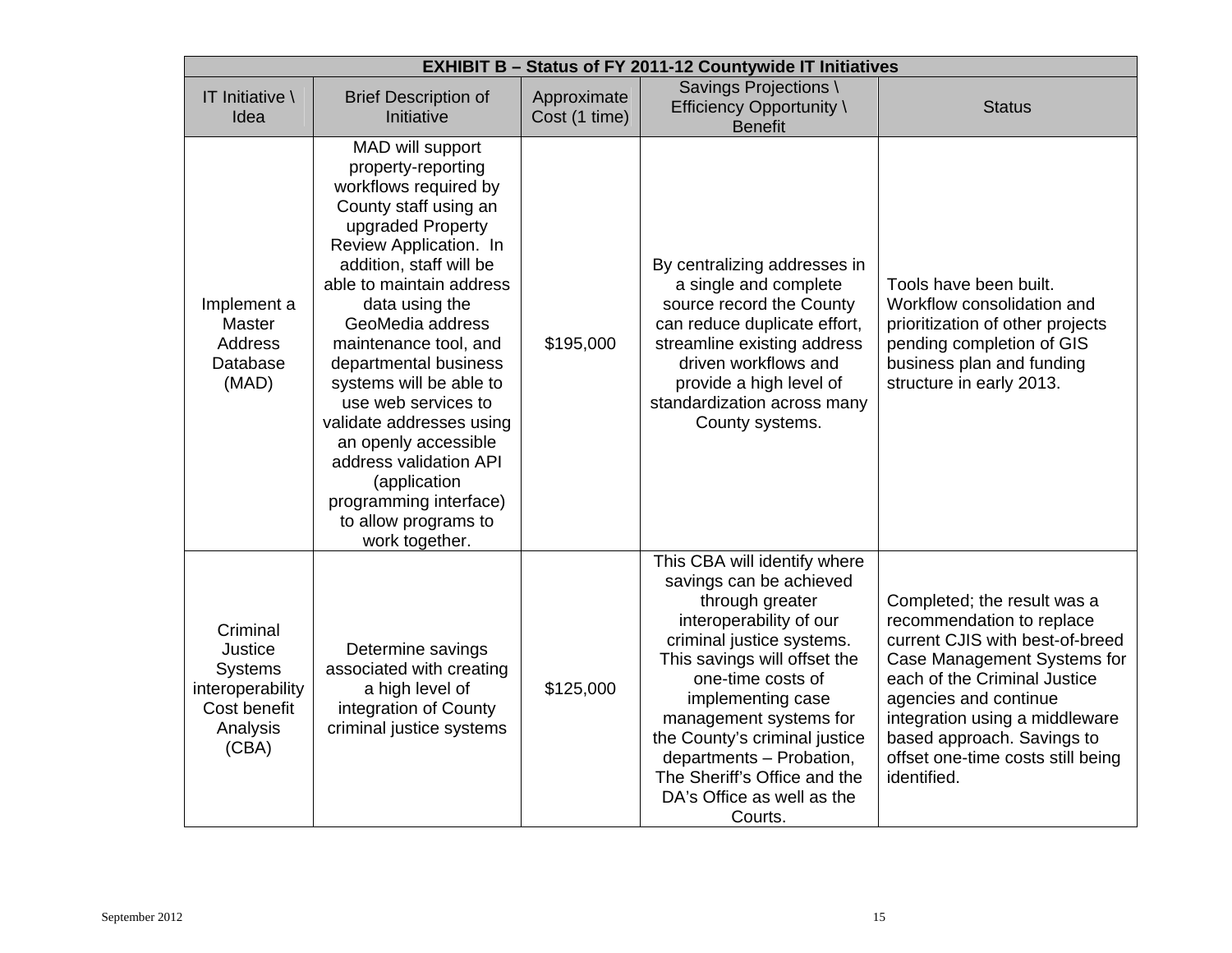|                                          | <b>EXHIBIT B - Status of FY 2011-12 Countywide IT Initiatives</b>                                       |                              |                                                                                                                                                                                     |                                                                                                                                                                                                                        |  |  |  |
|------------------------------------------|---------------------------------------------------------------------------------------------------------|------------------------------|-------------------------------------------------------------------------------------------------------------------------------------------------------------------------------------|------------------------------------------------------------------------------------------------------------------------------------------------------------------------------------------------------------------------|--|--|--|
| IT Initiative \<br>Idea                  | <b>Brief Description of</b><br>Initiative                                                               | Approximate<br>Cost (1 time) | Savings Projections<br><b>Efficiency Opportunity \</b><br><b>Benefit</b>                                                                                                            | <b>Status</b>                                                                                                                                                                                                          |  |  |  |
| Improve<br><b>County Web</b><br>presence | Improve or replace the<br>County's Content<br>Management System<br>(CMS)                                | <b>TBD</b>                   | Will simplify the posting of<br>web content thereby<br>reducing the time and cost of<br>posting content while also<br>improving the web<br>experience of the community<br>we serve. | Drupal selected as CMS; RFP<br>process and vendor selection<br>for implementation and hosting<br>completed Sept 2012; contract<br>negotiations underway.<br>Expected timelines for the<br>project are about 24 months. |  |  |  |
| Web content<br>language<br>translation   | Translate primary web<br>content into Spanish and<br>other languages<br>commonly used in our<br>County. | <b>TBD</b>                   | Will make the County's eGov<br>environment a helpful<br>resource for all San Mateo<br>residents.                                                                                    | Will be addressed with Website<br>Redesign project                                                                                                                                                                     |  |  |  |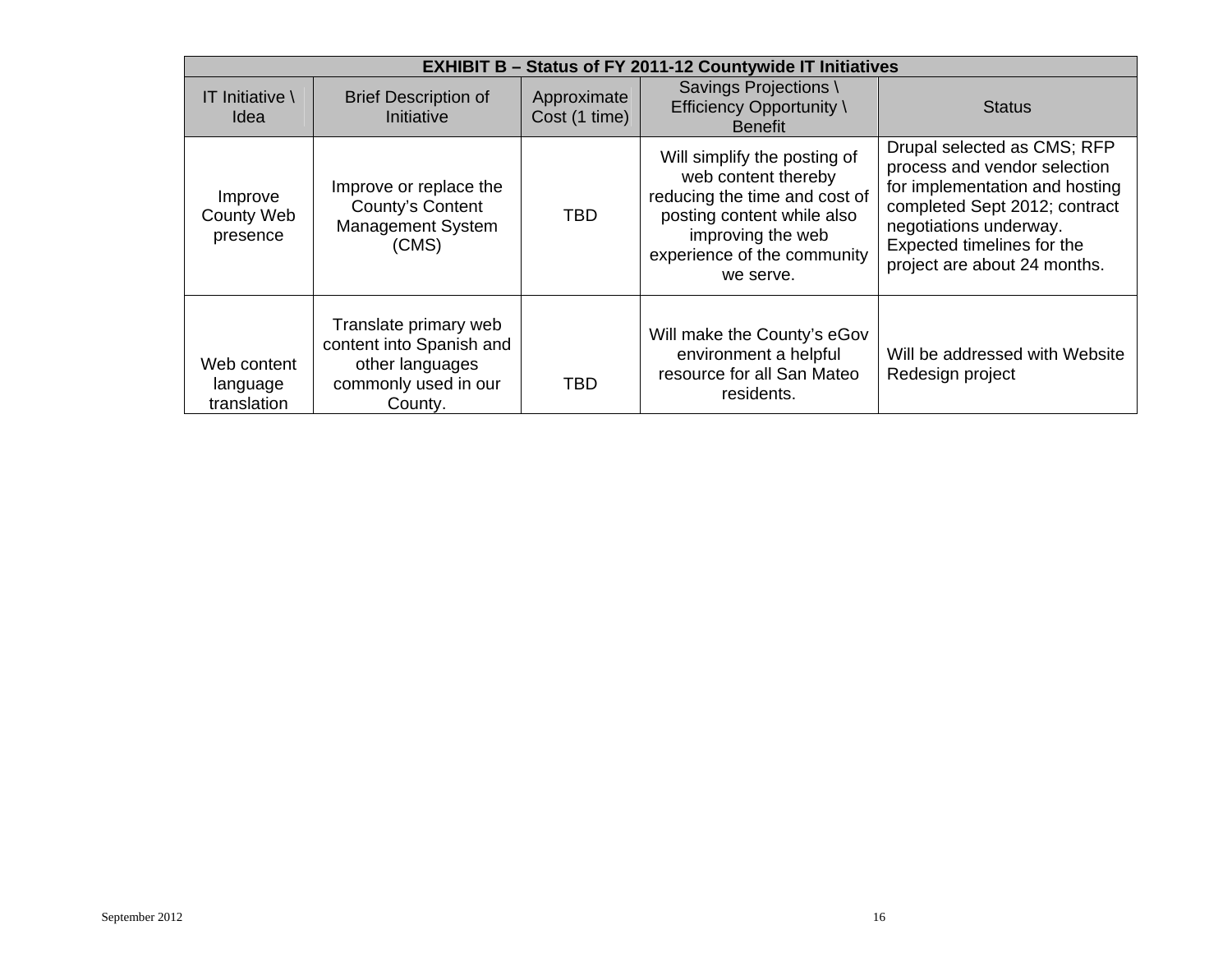# **EXHIBIT C**

| <b>EXHIBIT C - Funded FY 2012-13 Initiatives</b>             |                                                                                                     |          |                                     |                                                                                                                                                                                                                                                                                             |  |
|--------------------------------------------------------------|-----------------------------------------------------------------------------------------------------|----------|-------------------------------------|---------------------------------------------------------------------------------------------------------------------------------------------------------------------------------------------------------------------------------------------------------------------------------------------|--|
| <b>Category of Request</b>                                   | <b>Project Title</b>                                                                                |          | FY 2012-13<br><b>Estimated Cost</b> | <b>Notes</b>                                                                                                                                                                                                                                                                                |  |
| <b>INFRASTRUCTURE</b>                                        |                                                                                                     |          |                                     |                                                                                                                                                                                                                                                                                             |  |
| Infrastructure                                               | <b>Business Analysis -</b><br>Data/Phone Network<br>Convergence<br><b>Subtotal Infrastructure</b>   | \$<br>\$ | 125,000                             | One-year project to prepare business requirements<br>and cost estimates to replace separate phone and<br>data networks with a converged network (VOIP)                                                                                                                                      |  |
| <b>MAJOR BUSINESS</b><br><b>SYSTEM</b><br><b>REPLACEMENT</b> |                                                                                                     |          | 125,000                             |                                                                                                                                                                                                                                                                                             |  |
| <b>Criminal Justice</b>                                      | Middleware solution for<br><b>Criminal Justice</b><br>Integration(CJI) Project                      | \$       | 500,000                             | Estimate \$2 million multi-year project cost to<br>purchase middleware and integrate case<br>management systems as they are selected and<br>implemented; The annual amount needed is an<br>estimate and will be known after selection and<br>negotiations are completed.                    |  |
| Payroll                                                      | HR Information System (HRIS)<br>& Payroll System                                                    |          | <b>TBD</b>                          | Estimate \$5 million multi-year project cost to<br>procure and implement new system; currently<br>selecting software vendor and implementor.<br>Implementation and ongoing costs (software,<br>hardware, labor, etc.) to be estimated upon making<br>selection and completing negotiations. |  |
| <b>Property Tax</b>                                          | RFP requirements - Tax Cycle<br>System                                                              | \$       | 250,000                             | One-year project to prepare requirements for<br>Assessor, Controller and Tax Collector                                                                                                                                                                                                      |  |
| Web                                                          | Web Redesign, Drupal<br><b>Content Management System</b><br>Implementation and Content<br>Migration |          | <b>TBD</b>                          | Estimate \$1.5 million multi-year project cost to<br>procure and implement new system; have selected<br>Drupal and currently selecting software and<br>implementation vendors. Implementation and<br>ongoing costs to be estimated upon making<br>selection and completing negotiations.    |  |
|                                                              | <b>Subtotal Major Business</b><br><b>System Replacement</b>                                         | \$       | 750,000                             | + Additional \$8 million over the next 4 years                                                                                                                                                                                                                                              |  |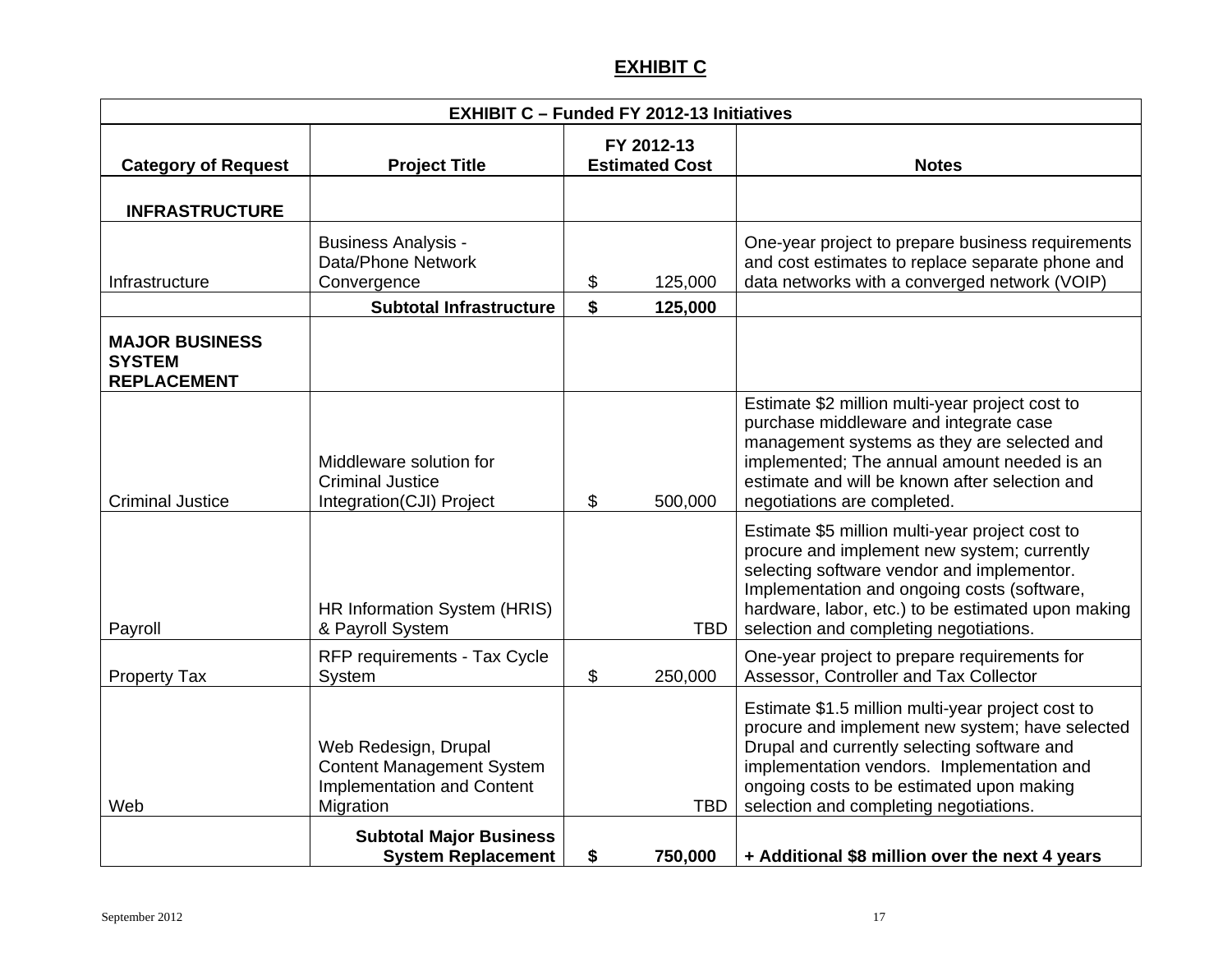| <b>EXHIBIT C - Funded FY 2012-13 Initiatives</b>                                 |                                                                      |          |                                     |                                                                                                                                            |  |  |
|----------------------------------------------------------------------------------|----------------------------------------------------------------------|----------|-------------------------------------|--------------------------------------------------------------------------------------------------------------------------------------------|--|--|
| <b>Category of Request</b>                                                       | <b>Project Title</b>                                                 |          | FY 2012-13<br><b>Estimated Cost</b> | <b>Notes</b>                                                                                                                               |  |  |
| <b>COUNTYWIDE and</b><br><b>CROSS-</b><br><b>DEPARTMENTAL</b><br><b>PROJECTS</b> |                                                                      |          |                                     |                                                                                                                                            |  |  |
| Geographic Information<br>System (GIS)                                           | <b>GIS Business Plan and</b><br><b>Funding Structure</b>             | \$       | 100,000                             | Finalize business plan and funding structure before<br>prioritizing Geodatabase Redesign, Digital<br>Mapping and Density Analysis projects |  |  |
| <b>Enterprise Content</b><br>Management (ECM)                                    | County-Wide e-Forms: Pilot                                           | \$       | 25,000                              | Prioritization process will be developed to select<br>forms for pilot                                                                      |  |  |
| <b>Enterprise Content</b><br>Management (ECM)                                    | <b>Civil Service Records:</b><br><b>Supervisory Level Access</b>     | \$       | 50,000                              |                                                                                                                                            |  |  |
|                                                                                  | <b>Subtotal Countywide and</b><br><b>Cross-Departmental Projects</b> | \$       | 175,000                             |                                                                                                                                            |  |  |
|                                                                                  |                                                                      |          |                                     |                                                                                                                                            |  |  |
|                                                                                  | <b>TOTAL FY 2012-13</b><br><b>RECOMMENDED PROJECTS</b>               | <u>s</u> | 1.050.000                           | +1st Year of HRIS/Payroll and Web Redesign                                                                                                 |  |  |
| <b>NOT RECOMMENDED:</b>                                                          |                                                                      |          |                                     |                                                                                                                                            |  |  |
| <b>Enterprise Content</b><br>Management (ECM)                                    | County-Wide Audio/<br><b>Visual File Repository</b>                  | \$       | 10,000                              | Wait for Web Redesign implementation                                                                                                       |  |  |
| <b>Electronic Content</b><br><b>Management System</b>                            | Digital Mailroom                                                     | \$       | 200,000                             | Promote e-subscribe and other ways to reduce<br>amount of physical mail first; conduct further<br>analysis of need and impact              |  |  |
| <b>Electronic Content</b><br><b>Management System</b>                            | <b>Shared Drive Elimination</b><br>Pilot                             | \$       | 40,000                              | Complete Records Retention Policy first, to include<br>retention of electronic files; then prioritize shared<br>drives and files to retain |  |  |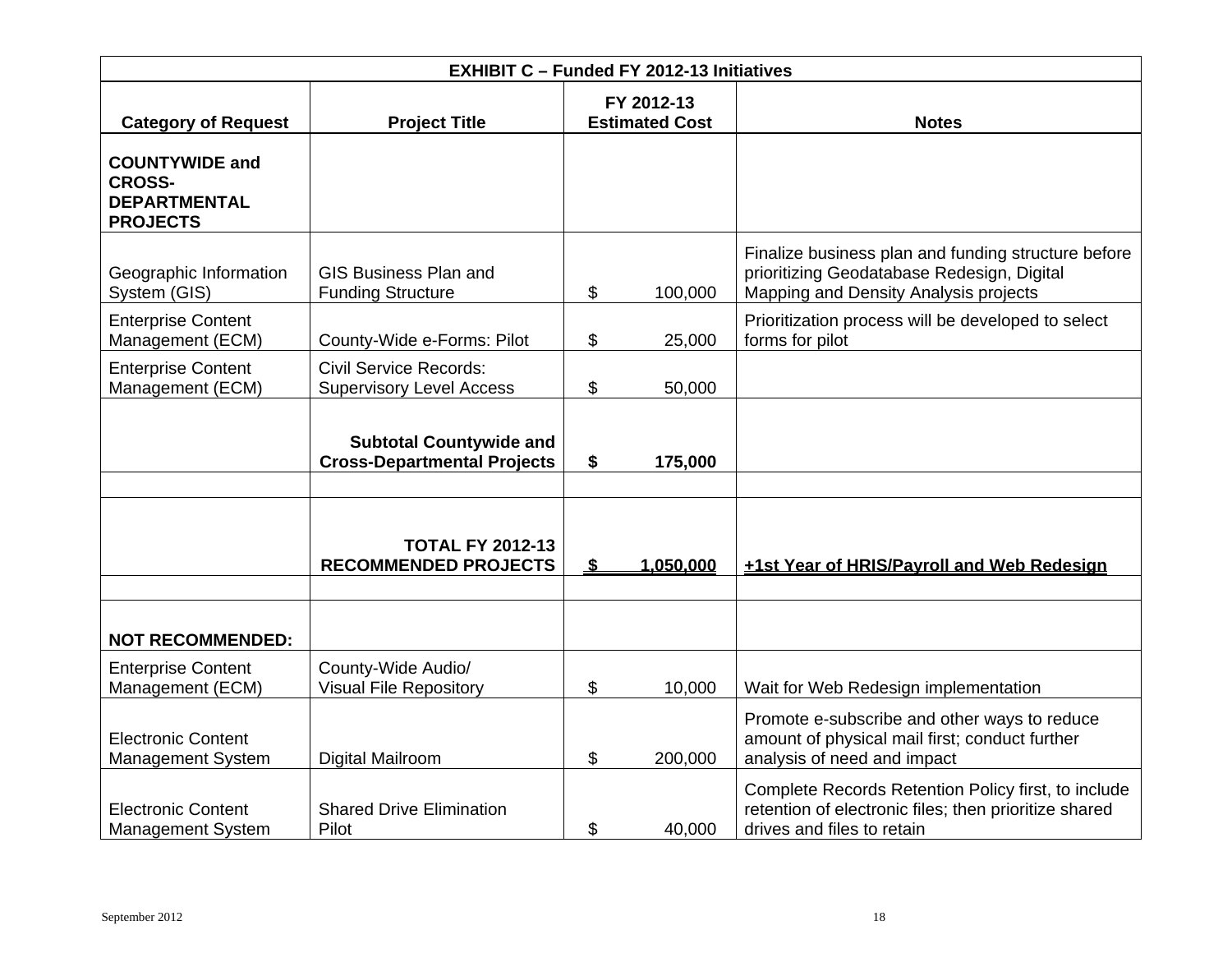| <b>EXHIBIT C - Funded FY 2012-13 Initiatives</b> |                                                                                           |    |                                     |                                                                                                                                                                                                                           |  |  |
|--------------------------------------------------|-------------------------------------------------------------------------------------------|----|-------------------------------------|---------------------------------------------------------------------------------------------------------------------------------------------------------------------------------------------------------------------------|--|--|
| <b>Category of Request</b>                       | <b>Project Title</b>                                                                      |    | FY 2012-13<br><b>Estimated Cost</b> | <b>Notes</b>                                                                                                                                                                                                              |  |  |
| Geographic Information<br>System (GIS)           | Geodatabase Redesign,<br>Digital Map Library, and<br><b>Density Analysis Model</b>        | \$ | 430,000                             | Complete GIS Business Plan first before<br>prioritizing projects                                                                                                                                                          |  |  |
| Controller and ISD                               | Pilot Project of Invoice<br>Scanning,<br>Data Extraction, and<br><b>Workflow Solution</b> | \$ | 300,000                             | Will do CBA upon completion of pilot project. Hard<br>dollar savings to be achieved by increasing vendor<br>discounts taken due to prompt payment. Ongoing<br>costs to maintain functionality will also be<br>calculated. |  |  |
| <b>PLACE HOLDER</b><br>Infrastructure            | Data Network Replacement<br>- VoIP convergence                                            | \$ | 4,800,000                           | Wait until Business Analysis is completed                                                                                                                                                                                 |  |  |
| <b>PLACE HOLDER</b><br>Infrastructure            | <b>Telephone System</b><br>Replacement-<br>VoIP convergence.                              | \$ | 5,100,000                           | Wait until Business Analysis is completed                                                                                                                                                                                 |  |  |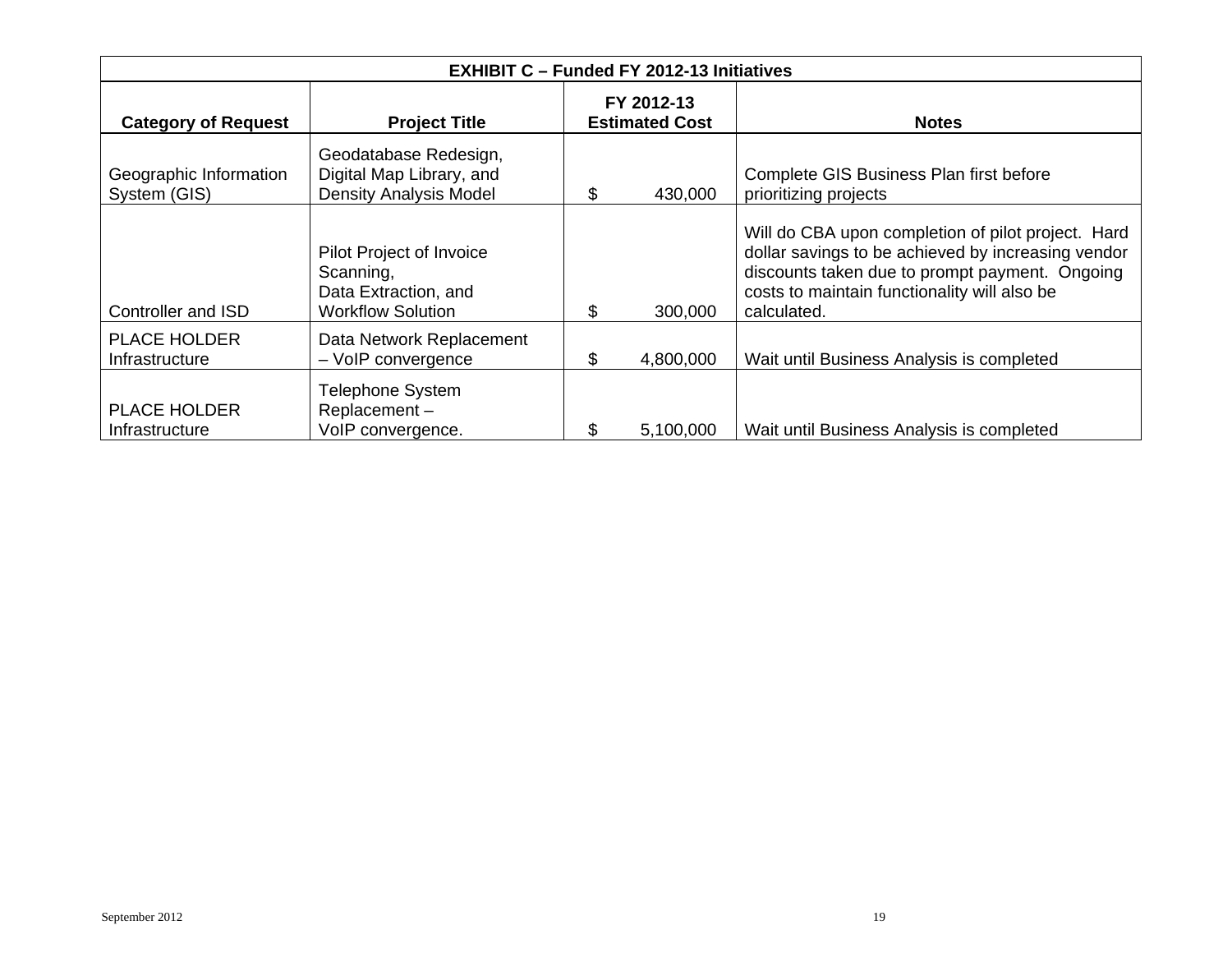#### **Infrastructure and Major Business System Needs in Next 5 Years EXHIBIT D**

|                                                                                       | Exhibit D - Infrastructure and Major System Needs over 5 Years |                                                                     |                                                                                                                                                                                                                                                                                                                                             |
|---------------------------------------------------------------------------------------|----------------------------------------------------------------|---------------------------------------------------------------------|---------------------------------------------------------------------------------------------------------------------------------------------------------------------------------------------------------------------------------------------------------------------------------------------------------------------------------------------|
| What Needs to be<br>Replaced                                                          | Age of Current System /<br>Equipment                           | Approximate<br>Replacement<br>Cost<br>(will review<br>annually)     | <b>Notes</b>                                                                                                                                                                                                                                                                                                                                |
| <b>Criminal Justice</b><br><b>Information System</b><br>(CJIS)                        | 22 Years                                                       | $$10 - 17$<br>Million                                               | Due to the shared database and<br>programs, departmental efficiencies<br>cannot be automated without a<br>significant risk to other departments;<br>consultant analysis recommended best-<br>of-breed case management systems for<br>each department                                                                                        |
| Payroll & Human<br><b>Resources</b><br><b>Information System</b>                      | 21 Years                                                       | $$3 - 4$ Million<br>plus<br>significant<br>process<br>reengineering | Payroll System will no longer be<br>supported by vendor in 2018;<br>Personnel/HR systems have significant<br>gap between required and available<br>functionality                                                                                                                                                                            |
| <b>County Telephone</b><br>System                                                     | 20 years                                                       | \$5,100,000                                                         | Business analysis to be completed in<br>FY 2013 for voice/data network<br>convergence (voice over IP)                                                                                                                                                                                                                                       |
| <b>Assessment Roll/Tax</b><br><b>Billing/Controller's</b><br><b>Tax Apportionment</b> | $~12$ Years                                                    | Unknown                                                             | Need to do "state of the market" survey.<br>Current systems operate on a singular<br>platform which is expensive and does<br>not fit in with other data center<br>efficiencies; applications are not<br>integrated; Assessor application is no<br>longer supported by original vendor;<br>Tax Billing and Revenue process needs<br>updating |
| <b>BRASS Budget</b><br>System                                                         | $~12$ years                                                    | Unknown                                                             | Estimates not yet prepared; original<br>vendor was acquired and long-term<br>plans for support is unknown                                                                                                                                                                                                                                   |